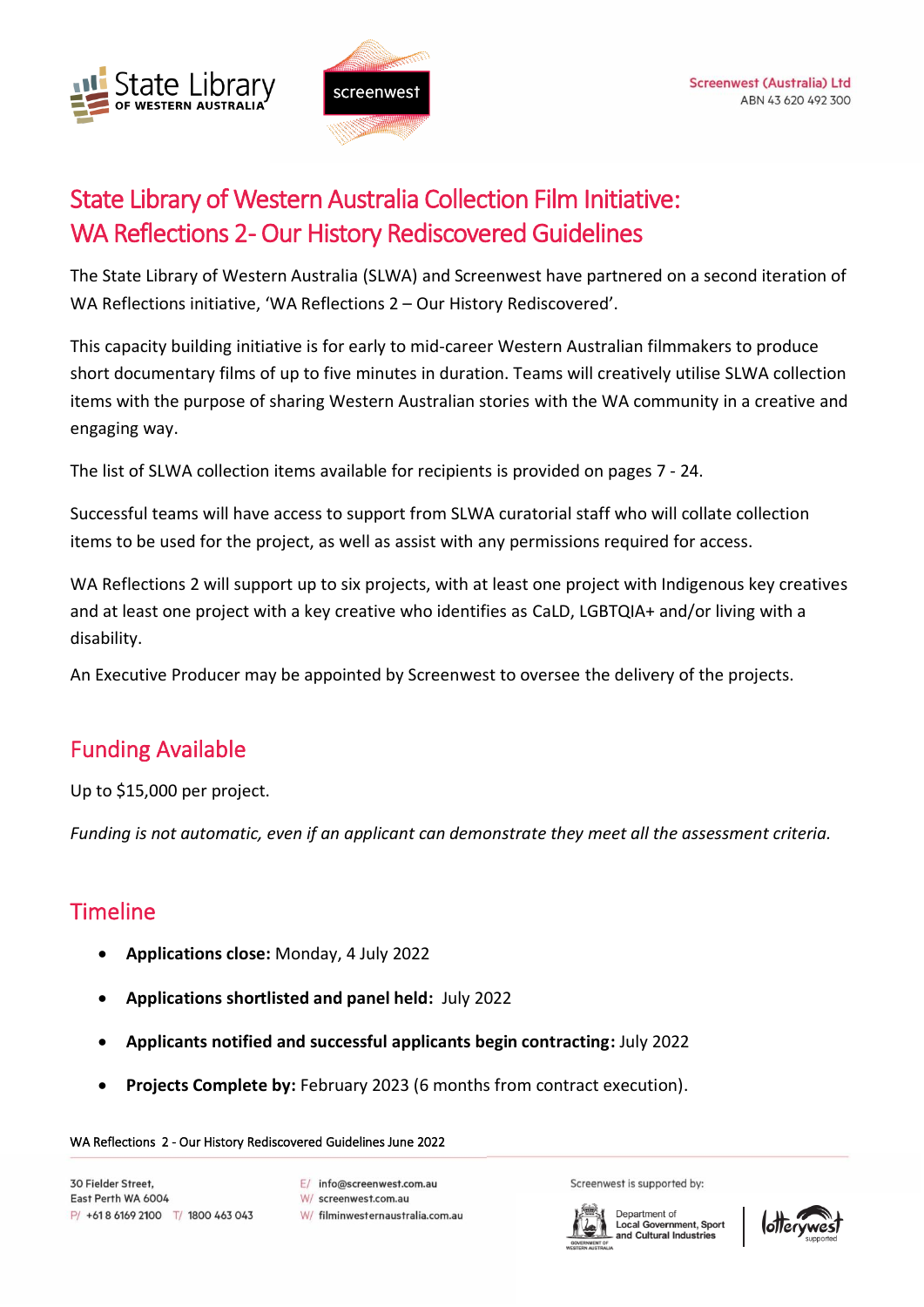# **Eligibility**

The applicant must:

- 1. Meet the general eligibiity requirements as set out in the Screenwest Screenwest Terms of [Trade.](https://www.screenwest.com.au/about/publications/)
- 2. Be a Western Australian resident as defined in the Screenwest Terms of Trade.
- 3. Warrant that they can produce the project entirely in Western Australia within the timeline stipulated above and for the budget level.

The team must:

- 1. Be a WA resident filmmaking team (producer, writer and director).
- 2. If identifying as a diverse filmmaker opportunity, have at least one key creative (writer, producer or director) who identifies as culturally and linguistically diverse (CaLD); living with a disability; and/or lesbian, gay, bisexual, transgender, queer intersex and asexual (LGBTQIA+).
- 3. If identifying as an Indigenous filmmaker opportunity, have at least two Indigenous key creatives (writer, producer or director) as part of the team.

**To note:** If one of the original approved key creatives drops off the project and a suitable alternative (who is of a similar career level to the original creative) cannot be found within a set timeframe, then Screenwest, in discussion with the SLWA, reserves the right to lapse the funding. All replacement key creatives need to be approved by Screenwest and the SLWA.

The project must:

- 1. Have 100% of pre-production, production and post-production take place in Western Australia.
- 2. Have the end product be a high quality, short documentary of up to five minutes, be suitable for general audiences and be able to be screened through a variety of platforms including online, in cinemas and other public screens.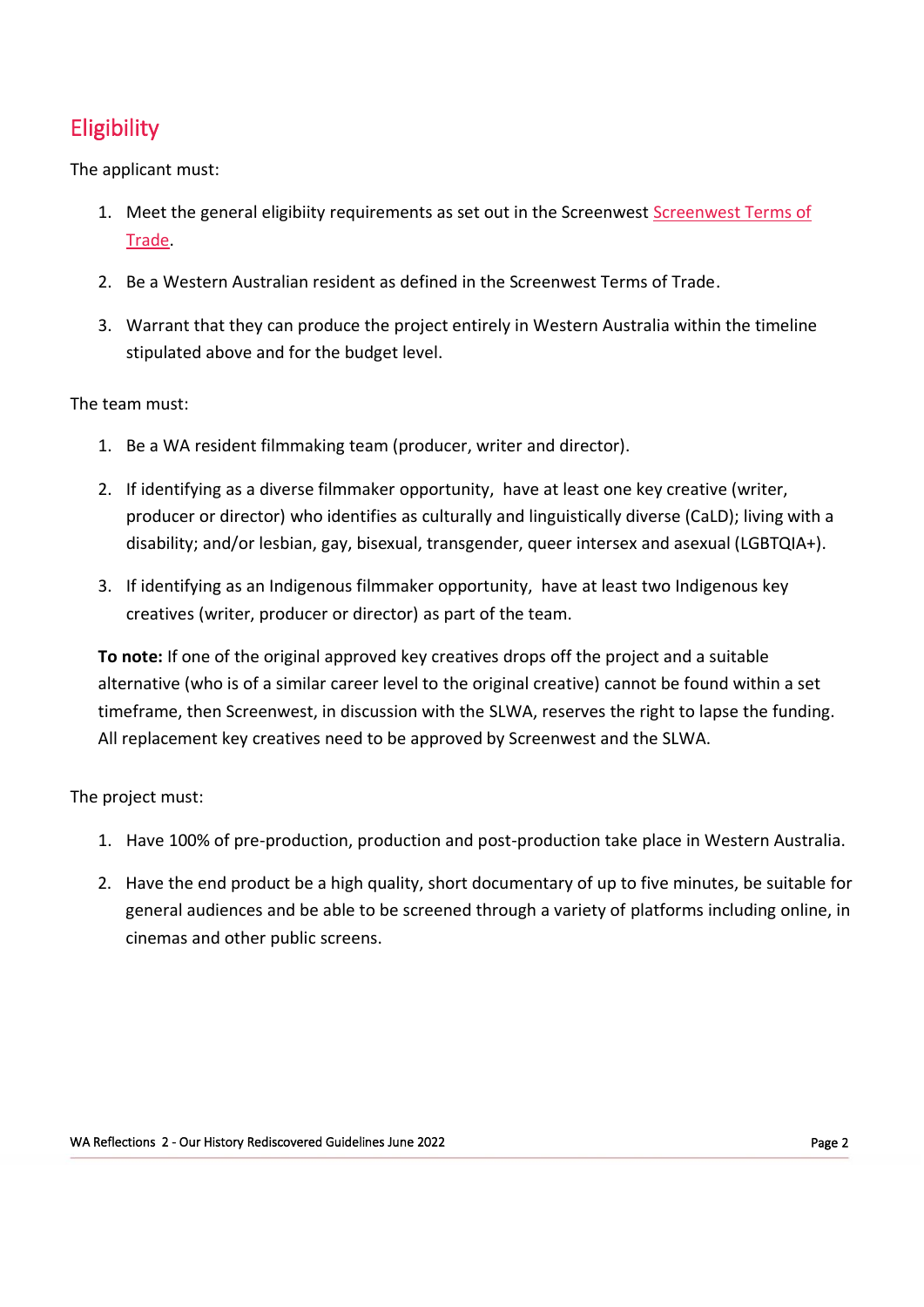# Assessment Criteria

Eligible applications will be assessed against the following criteria:

- 1. The originality, strength, distinctiveness, and creative utilisation of the selected SLWA collection item/s in the treatment and how it speaks to the theme of WA Reflections 2 - Our History Rediscovered.
- 2. Evidence of a distinctive directorial voice and compelling storytelling style in the treatment and in the example of the director's previous work.
- 3. The skills, experience, and track record of each of the key creative team.
- 4. The viability of the budget and schedule in relation to the treatment and a production approach that embraces the budget parameters of the fund.
- 5. The potential to enhance the career opportunities and skill-base of the key creatives involved, and the benefits to the WA screen industry.
- 6. Support for Screenwest's commitment to the creation and growth of diverse representation as further described below.

In evaluating the application, Screenwest will consider all information provided and weight the above criteria as it deems appropriate to best serve the purpose and strategic priorities of the organisation.

# Application Process

Applications must be completed in full and submitted by 5:00pm AWST on Monday, 4 July 2022.

Applicants will need to provide:

1. A completed application form through the Screenwest [SmartyGrants](https://screenwest.smartygrants.com.au/) online portal.

*If you are unable to apply online or are having difficulties submitting your application, contact the Screenwest Program Contact during business hours.*

- 2. A completed treatment for the proposed film that includes details of how your preferred SLWA collection item will be utilized in the project.
- 3. If you have a key creative who identifies as CaLD, living with disability, and/or LGBTQIA+, a short statement (maximum one page) describing how this project may speak to Screenwest's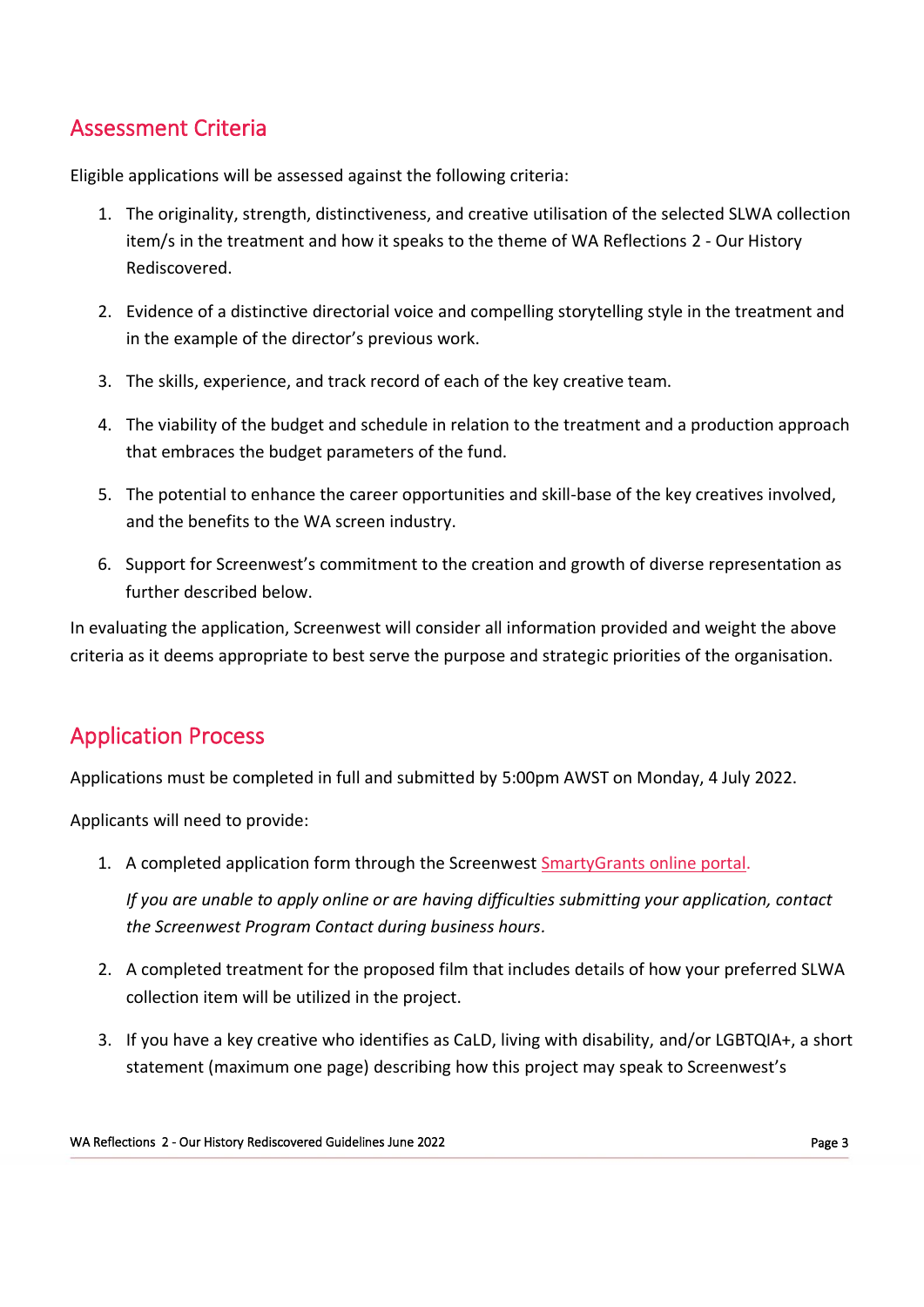commitment to support the creation and growth of diverse representation on screen and behind the camera.

- 4. One example of the Director's previous work (via online link only). Limit your material to under 10 minutes and check your link works before submitting.
- 5. Any other relevant supporting creative materials.
- 6. Producer's Statement.
- 7. An A-Z short film production budget.
- 8. CVs of the key creative team.

**To note:** A COVID risk management plan may be requested at any time during the application or assessment process.

### After you Submit

- Screenwest Management will ensure the application meets the general minimum eligibility.
- Depending on the number of applications, Screenwest Management reserves the right to shortlist eligible applications.
- Eligible applications will then be assessed by a Panel that comprises of Screenwest Management and at least one SLWA representative.
- Applicants will be notified of the outcome in late July 2022.

# Terms of Funding

- The applicant will grant the SLWA and Screenwest appropriate non-exclusive perpetual licences to use the film for promotional and screening activities for their stakeholders and the Western Australian community.
- SLWA and Screenwest will require the right to a premiere screening prior to the applicant using or screening the projects elsewhere. Such premiere holdbacks, exclusive and non-exclusive licences for use will be contracted between the applicant and Screenwest in the PGA.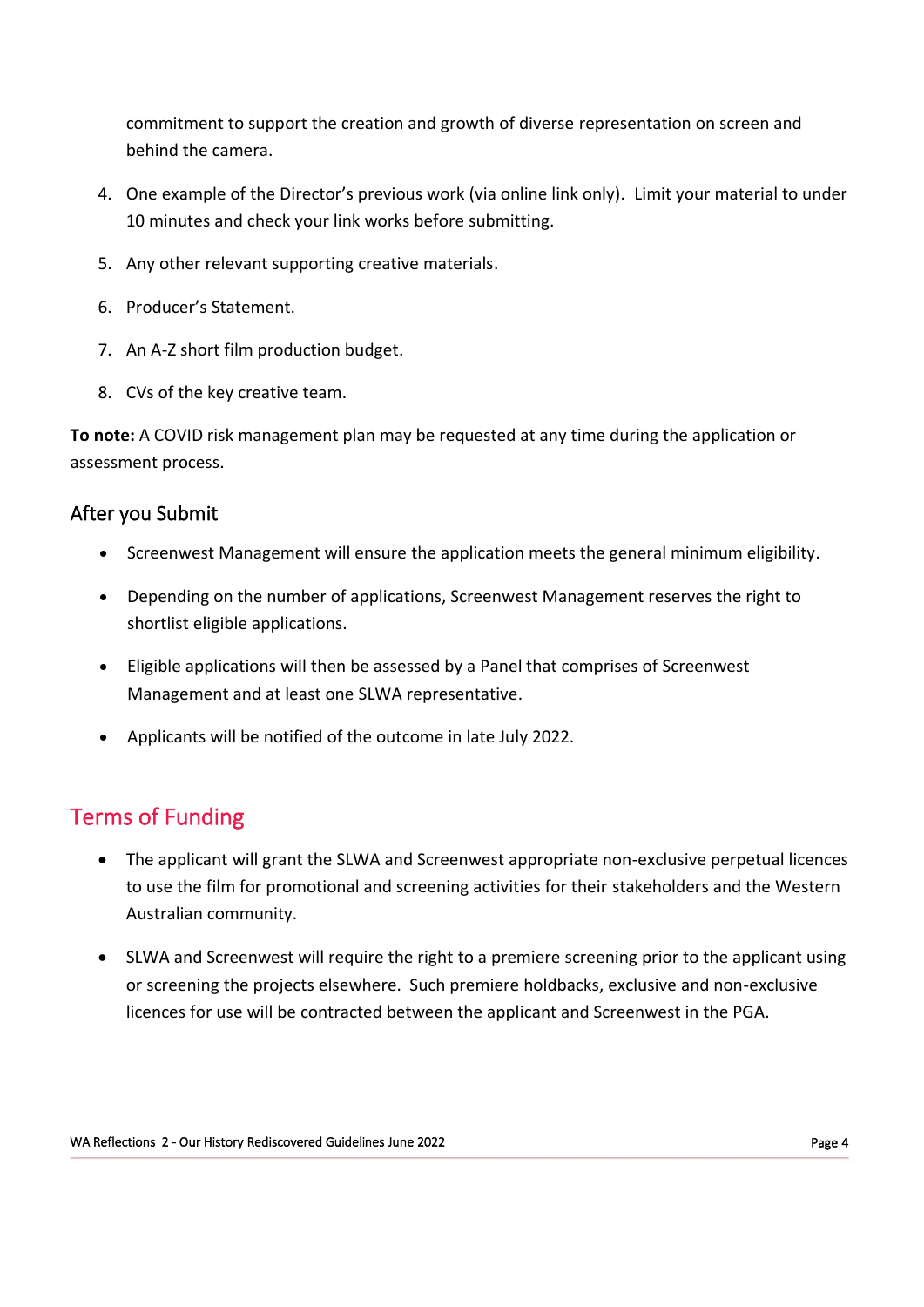# Diversity and Inclusion

Screenwest is committed to reflecting the broad diversity of Western Australia's community on screen and behind the camera, through stories funded and practitioners supported. It is important that your team of key creatives authentically represent the story and characters in your application.

# Indigenous Story Content and Collaboration

Screenwest supports the telling of Indigenous stories by Indigenous creatives and storytellers.

We expect meaningful and genuine collaboration with the Indigenous communities whose stories they are.

**Whenever there is Indigenous content and/or Indigenous community participation in the project or when there are Indigenous members of the team who do not have the authority to speak for the people or place being represented in the story, you will need to follow the checklists from [Pathways](https://www.screenaustralia.gov.au/about-us/doing-business-with-us/indigenous-content/indigenous-protocols)  [& Protocols: a film maker's guide to working with Indigenous people, culture and concepts.](https://www.screenaustralia.gov.au/about-us/doing-business-with-us/indigenous-content/indigenous-protocols)**

This includes a statement on how you are approaching the Indigenous content, (even if you believe the content is not specific to a community or individual), evidence of your collaboration to date and where relevant, signed letters of consent confirming community and/or individual's willingness to participate.

All projects involving Indigenous content or participation will be assessed by an Indigenous Assessor/s.

# Program Contacts

**Paul Williams, Documentary Manager Screenwest T:** [\(08\) 6169 2116](tel:+61861692116) **E:** [paul.williams@screenwest.com.au](mailto:paul.williams@screenwest.com.au)

Projects with Indigenous key creatives: **Devina McPherson, Indigenous Manager Screenwest T:** [\(08\) 6169 2112](tel:+61861692112)

**E:** [devina.mcpherson@screenwest.com.au](mailto:devina.mcpherson@screenwest.com.au)

WA Reflections 2 - Our History Rediscovered Guidelines June 2022 **Page 5** Page 5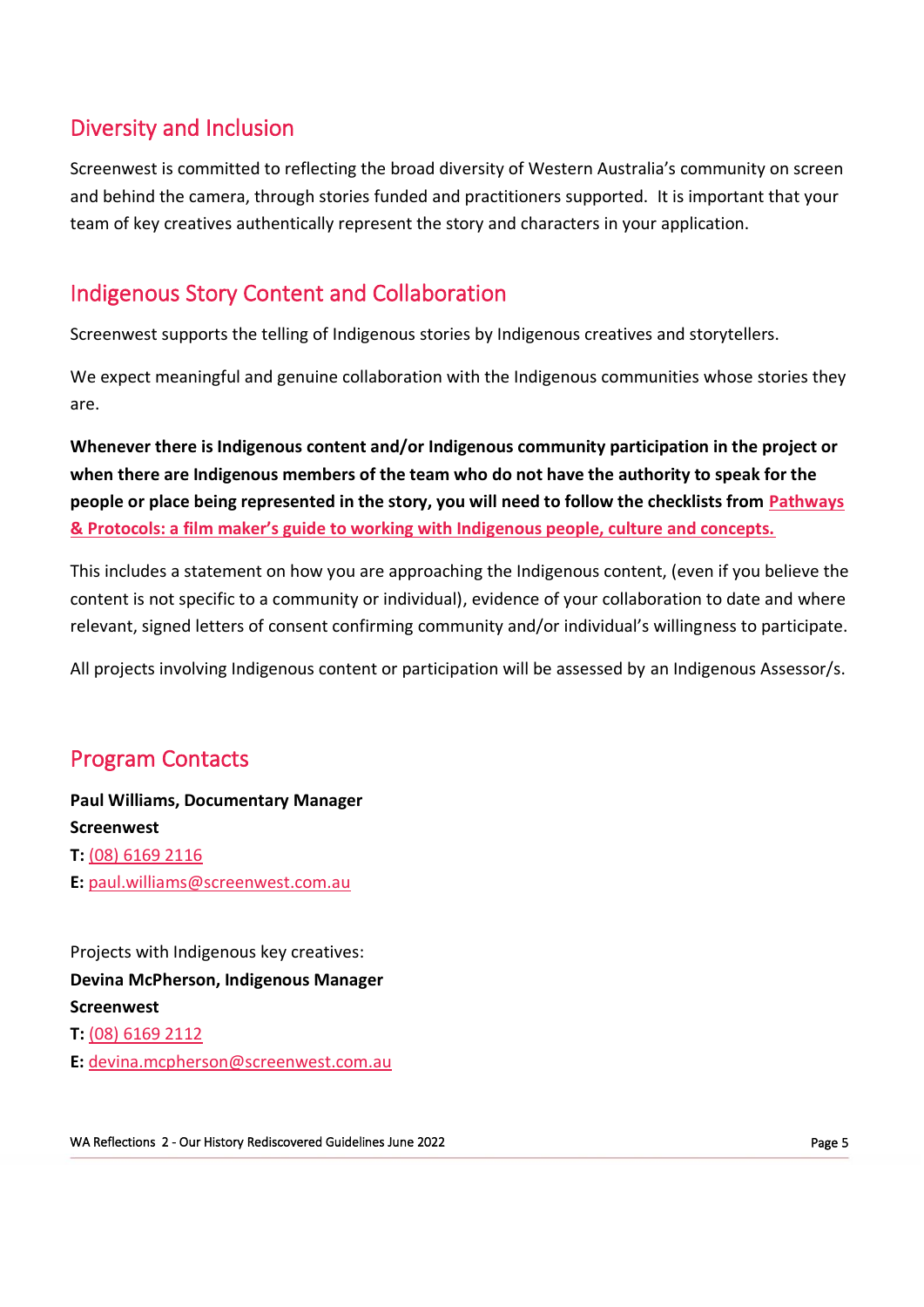Projects with Diverse Key Creatives: **Alison Hayles, Diversity Manager Screenwest E:** [diversity@screenwest.com.au](mailto:diversity@screenwest.com.au)

**Toll Free:** 1800 463 043 (regional callers)

[www.screenwest.com.au](http://www.screenwest.com.au/)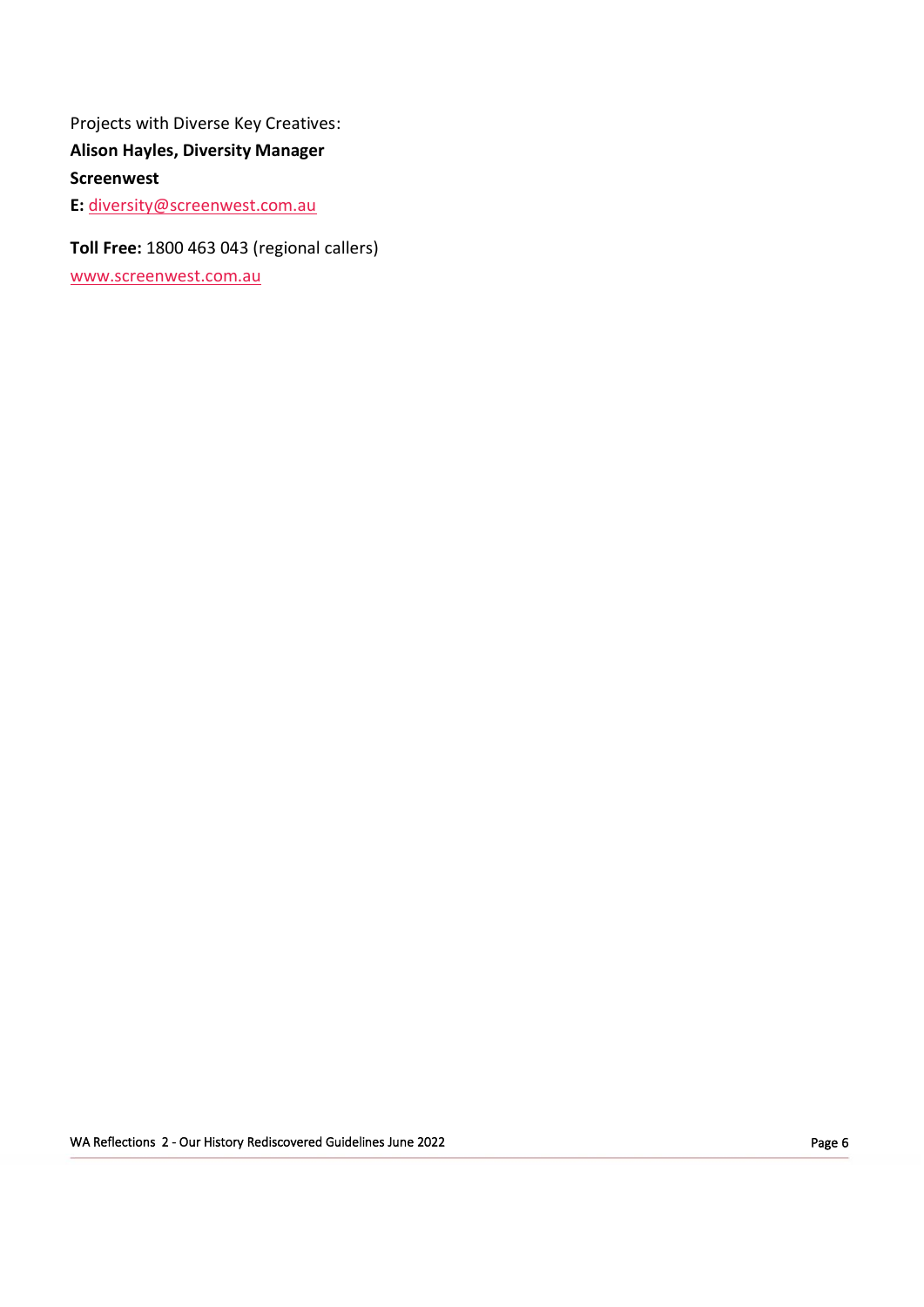# SLWA Collection Items

# Bill Dempsey at Katukutu Aboriginal Young Men's Hostel

### [BA1203/1208](http://purl.slwa.wa.gov.au/slwa_b2608572_1)

Born in the Northern Territory, Bill Dempsey was recruited to play for the West Perth football club in 1960. He became a regular in the West Perth side, winning the Breckler Medal as the club's best and fairest in 1966 and playing in premierships in 1969 and 1971. Dempsey was made a Member of the Order of the British Empire in June 1976, for "services to sport", and he was named in West Perth's Team of the Century in 2000 and in the AFL NT's Indigenous Team of the Century in 2005. Whilst in Perth Bill spent time at the Katakutu Aboriginal Young Men's Hostel. Katakutu was established in 1958, as an independently managed hostel in Mount Lawley to accommodate young Aboriginal men coming to Perth to work from rural Western Australia. Included in the Robert McKeich photographic collection are images of various young Aboriginal men who stayed at Katukutu Aboriginal Young Men's Hostel in the early 1960s including Bill and boxer Jeffrey Dynevor.

Digitised: Yes

Typescript: N/A

Supporting materials:

[Katukutu: Aboriginal Young Men's Hostel](https://encore.slwa.wa.gov.au/iii/encore/record/C__Rb1809799)

[Katukutu Ephemera Collection](https://encore.slwa.wa.gov.au/iii/encore/record/C__Rb1874746)

[The Boy from Birdum by Bill Dempsey](https://www.magabala.com/products/the-boy-from-birdum)

[Robert McKeich papers](https://encore.slwa.wa.gov.au/iii/encore/record/C__Rb1993894)

Contacts/acknowledgements/permissions: Bill Dempsey.

Mary Montgomerie Bennett and Ada Bromham collection of photographs relating to Aboriginal people's experience in fighting for citizenship and welfare rights.

[BA2641](https://encore.slwa.wa.gov.au/iii/encore/record/C__Rb4089774)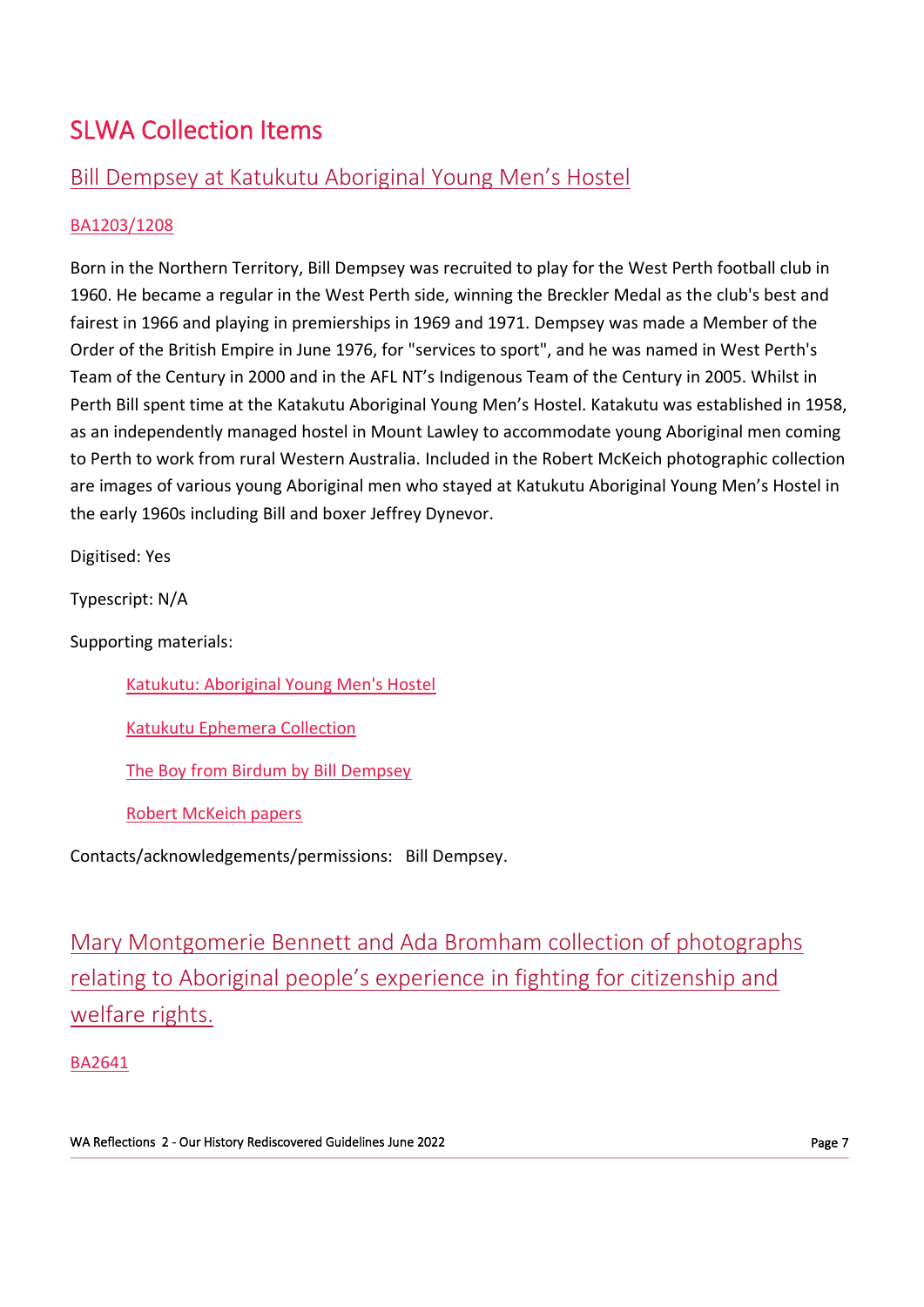Human rights activists Mary Montgomerie Bennett and Ada Bromham lobbied on behalf of Aboriginal peoples in the Goldfields. Within this collection are a range of photographs that relate to several families and their personal experiences of attaining citizenship and welfare rights. An example are photographs of Bilson family members Alec (sometimes Alick) Bilson (Kulpuntja), Jacob Bilson (Tjinawiyatu), Norman Bilson (Walaru) and Lulu Bilson (Kowituku) who lobbied for pensions when they were no longer able to work. The Bilson family worked as trackers and pastoral workers in the Northern Goldfields region in the early to mid-20th century. Kulbundja had worked as an experienced dogger and expert tracker at Mount Margaret Mission in the early 1920s. He was married to Lulu, who had had earlier worked on Whitecliffs Station, north of Kalgoorlie. Both Kulbundja and Lulu had worked on cattle stations until 1959 when they were told that they were too old. Walaru or Norman Bilson worked as a stockman since the end of the First World War. Much of Bennett and Bromham's correspondence relates to the Bilson family and their welfare.

Digitised: Yes

Typescript: N/A

Supporting materials:

[Mary Montgomerie Bennett and Ada Bromham papers relating to Aboriginal welfare](https://encore.slwa.wa.gov.au/iii/encore/record/C__Rb3298247)

[Schenk family papers](https://encore.slwa.wa.gov.au/iii/encore/record/C__Rb2046934)

[A white hot flame: Mary Montgomerie Bennett --](https://encore.slwa.wa.gov.au/iii/encore/record/C__Rb5282930) author, educator, activist for indigenous [rights by Sue Taffe](https://encore.slwa.wa.gov.au/iii/encore/record/C__Rb5282930)

Contacts/acknowledgements/permissions: Relevant family members (e.g. Bilson Family.)

# Chung Wah Association Records

### [ACC 9878AD](https://encore.slwa.wa.gov.au/iii/encore/record/C__Rb5788231)

Founded in 1909, the Chung Wah Association is the largest and most established Chinese organisation in Western Australia. The Association is synonymous with Chinese business and culture in Western Australia, particularly established Chinese businesses in Northbridge. The association's vision is to preserve Chinese heritage and culture and deal with social issues affecting the community. Throughout its existence the association has sought to create connection between the Chinese community, government and to uphold the interests and welfare of the Chinese community in Western Australia, which numbers around 140,000. The State Library holds a range of material related to the association,

WA Reflections 2 - Our History Rediscovered Guidelines June 2022 **Page 8** Page 8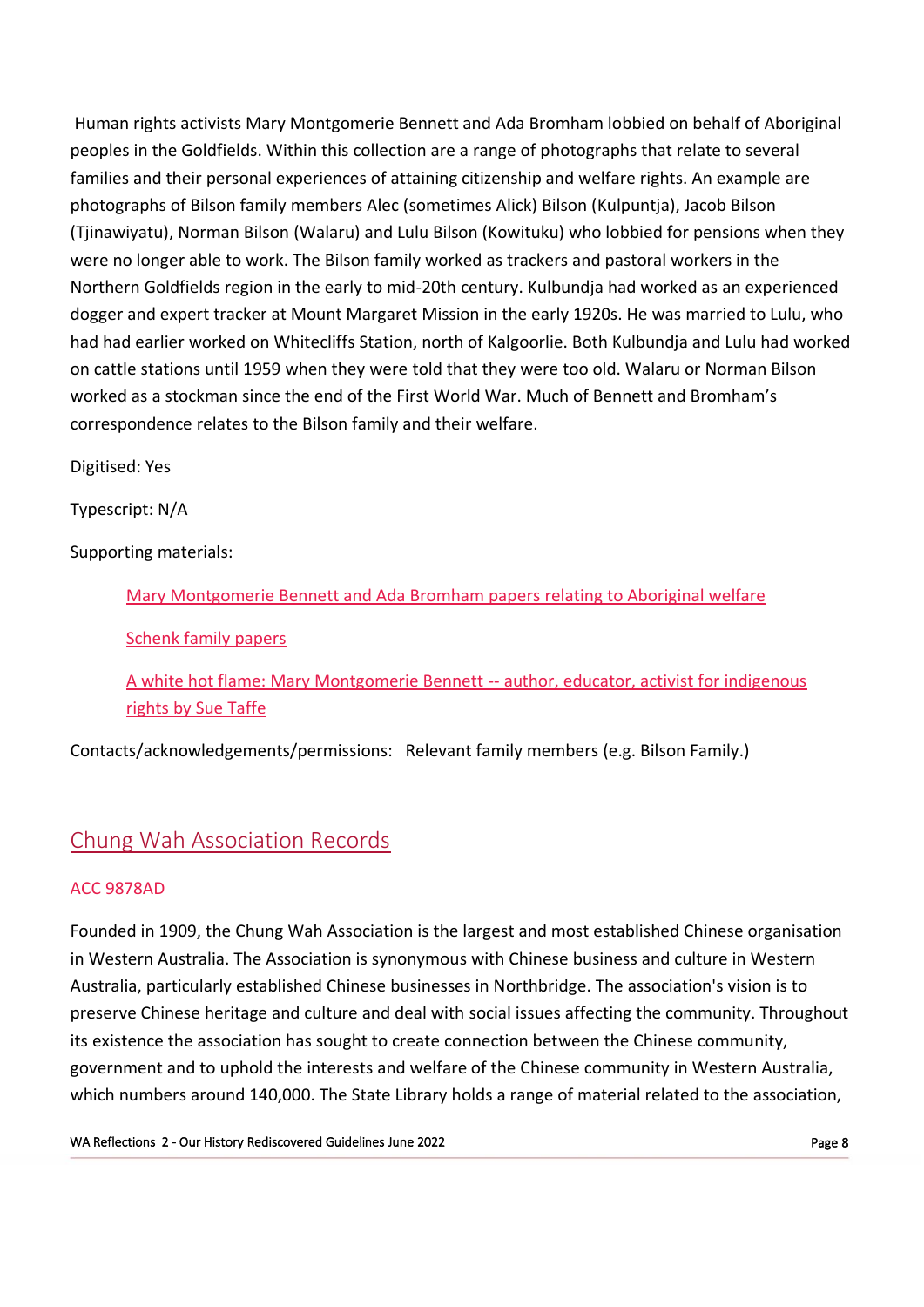including administrative records, photographs, posters, ephemera items and a range of interviews conducted by Kaylene Poon with Chinese community leaders and Association members.

Digitised: some

Typescript: no

Supporting materials:

[Chung Wah Association Collection of Photographs](https://encore.slwa.wa.gov.au/iii/encore/record/C__Rb2187228)

[Chung Wah Association Poster Collection](https://encore.slwa.wa.gov.au/iii/encore/record/C__Rb2739600)

[Chung Wah Association Ephemera Collection](https://slwa.wa.gov.au/pdf/ephemera/pr13861.pdf)

[Kaylene Poon Collection of Oral Histories](https://encore.slwa.wa.gov.au/iii/encore/search/C__SKaylene%20Poon%20Collection__Orightresult?lang=eng&suite=def)

Contacts/acknowledgements/permissions: Chung Wah Association, Kaylene Poon.

# Connections Poster Collection

### [PS02423](https://encore.slwa.wa.gov.au/iii/encore/record/C__Rb6094188)

Connections Nightclub is the longest running LGBTQIA+ nightclub in the Southern Hemisphere. Opening in 1975, when homosexuality was still criminalised in Western Australia, the club has subsequently become a constant presence within the Perth LGBTQIA+ community. The evolution of the club is represented in this poster collection, which comprises 270 posters, predominantly focussed on the promotion of events taking place at the club including live music and theatre performances, club nights, drag and cabaret shows, and fundraisers for LGBTQIA+ and AIDS advocacy groups. This poster collection also speaks to the evolution of graphic design from the late 1970s into the new millennium.

Digitised: Yes

Transcript: No

Supporting materials:

[Interviews with Tim Brown in 2019/ interviewed by Criena Fitzgerald](https://encore.slwa.wa.gov.au/iii/encore/record/C__Rb6031097) + 12 more

[Singing For Our True Heart Project](https://encore.slwa.wa.gov.au/iii/encore/search/C__SSinging%20for%20our%20true%20heart%20project__Orightresult?lang=eng&suite=def)

Contacts/acknowledgements/permissions: Tim Brown.

WA Reflections 2 - Our History Rediscovered Guidelines June 2022 Page 9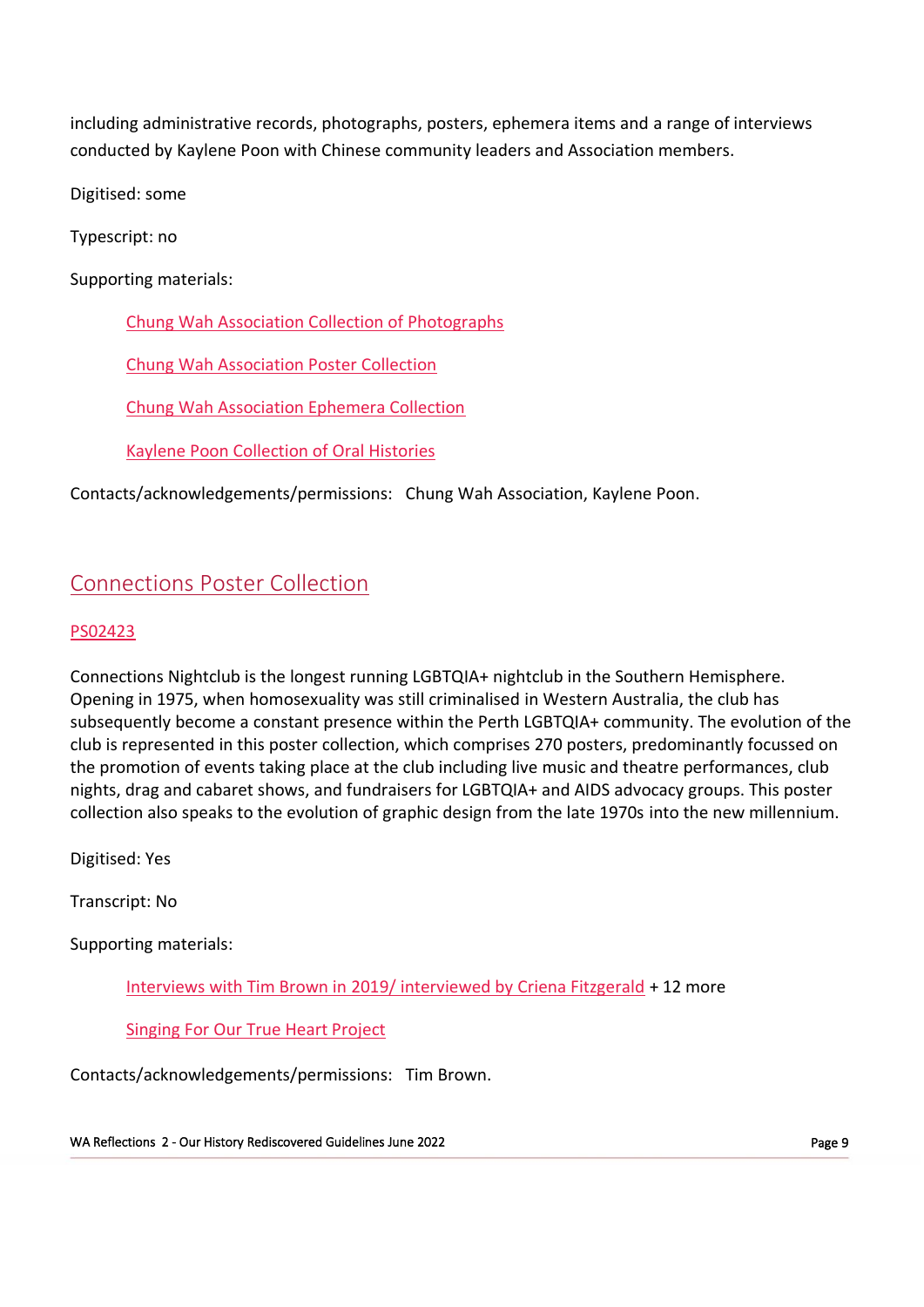# D H Lawrence letters to Mollie Skinner

### [MN 186](https://encore.slwa.wa.gov.au/iii/encore/record/C__Rb1688160)

Mollie (Mary Louisa) Skinner (1876-1955), nurse and writer, was born in Perth on 19 September 1876. She established hospitals in the bush at Wagin and Katanning. Her last nursing post was in World War II at the Moore River Aboriginal Settlement. In 1922 she met D. H. Lawrence at the boarding house she ran with a friend at Darlington. Lawrence encouraged her to write a novel based on her brother Jack's life, which was published as The Boy in the Bush in London in 1924. Correspondence in this collection (1908-1960) includes letters to various people including Mary Durack, and from D. H. Lawrence (1923- 1928) mainly concerned with the novels on which they were collaborating. Only the letters from Lawrence have been digitised, but Skinner's private archives include a range of other material.

Digitised: Some

Typescript: No

Supporting materials:

[Mollie Skinner papers](https://encore.slwa.wa.gov.au/iii/encore/record/C__Rb1688160)

[The fifth sparrow: an autobiography by M. L. Skinner](https://encore.slwa.wa.gov.au/iii/encore/record/C__Rb1184292)

[The boy in the bush by D.H. Lawrence & M.L. Skinner](https://encore.slwa.wa.gov.au/iii/encore/record/C__Rb1029430)

Contacts/acknowledgements/permissions: N/A.

### Dominion League & the Secession Movement

#### [PR10563](https://slwa.wa.gov.au/pdf/ephemera/pr10563.pdf)

The Dominion League was formed at a public meeting at His Majesty's Theatre on 30 July 1930. The League was established to agitate for the separation of Western Australia from the Commonwealth and the creation of Western Australia as a Dominion within the British Empire. The Dominion League rapidly became a dynamic and influential movement within Western Australian politics. Although proclaiming itself to be non-political, many of its members and supporters were politically conservative. Established at a time when the effects of the Depression were just starting to be felt in Western Australia, the League claimed at one stage to have as many as 10,000 members recruited through a constant barrage of campaigning by committed activists. In addition to the ephemera collection which includes pamphlets, leaflets, press clippings, stamps, stickers and membership cards

WA Reflections 2 - Our History Rediscovered Guidelines June 2022 **Page 10** Page 10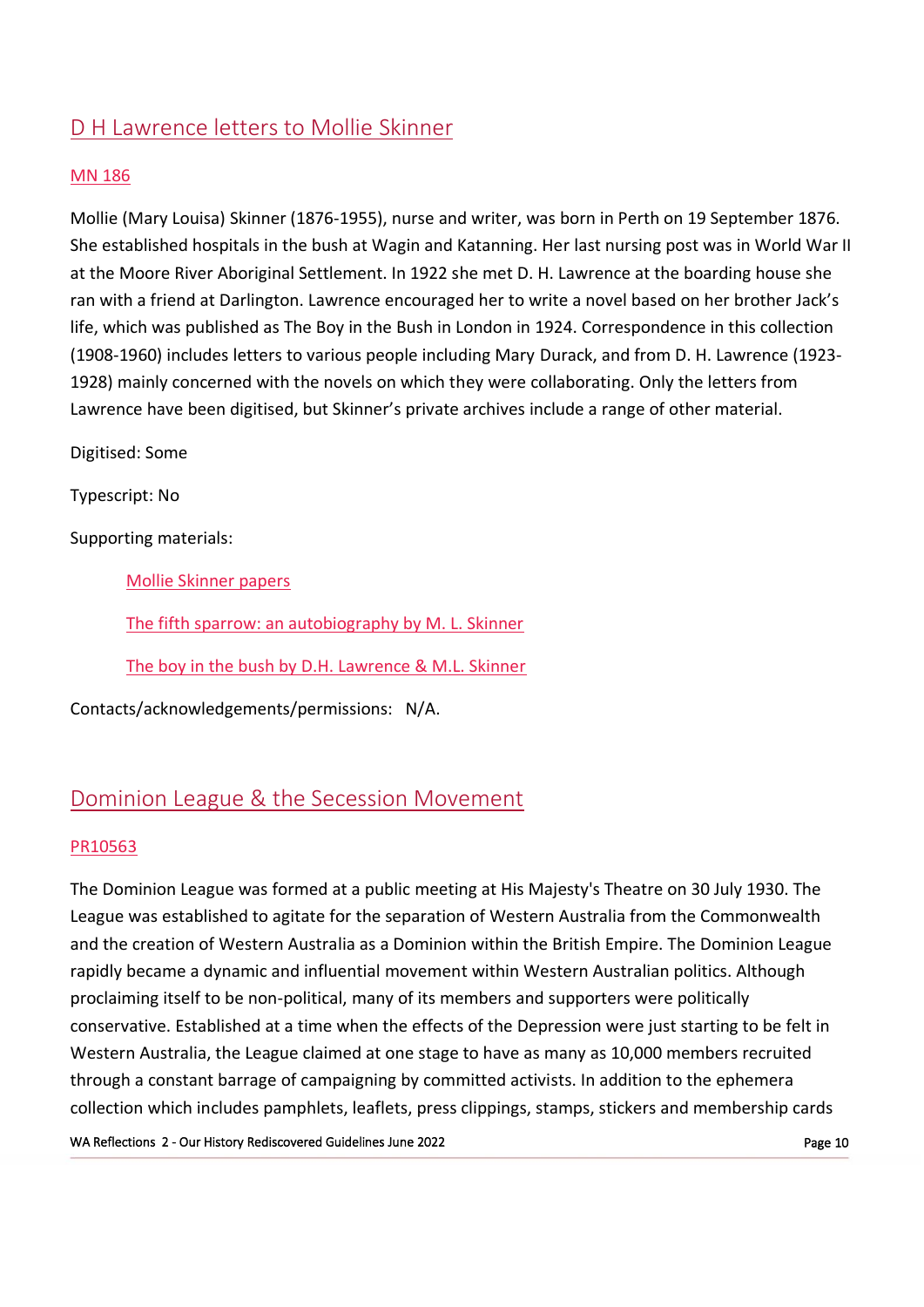the State Library collections also includes a secession map, speeches and the lyrics of several secessionthemed songs.

Digitised: Some

Typescript: No

Supporting materials:

[State Records Office material relating to secession](https://archive.sro.wa.gov.au/index.php/informationobject/browse?topLod=0&query=secession*)

[Can we secede from the Commonwealth? : a paper read before the Dominion League of](https://encore.slwa.wa.gov.au/iii/encore/record/C__Rb1556762)  [Western Australia at Burt Memorial Hall, Perth, on May 23, 1930 / by the Hon. A. Lovekin.](https://encore.slwa.wa.gov.au/iii/encore/record/C__Rb1556762)

[Citizens of W.A.! : study the map and you must vote for secession](https://encore.slwa.wa.gov.au/iii/encore/record/C__Rb2100670)

Contacts/acknowledgements/permissions: N/A.

## Dr. T.H. Lovegrove Lock Hospital Collection

#### [5021B](https://encore.slwa.wa.gov.au/iii/encore/record/C__Rb2217466)

Between 1908 and 1919 Bernier and Dorre Islands off the coast of Carnarvon were the sites of lock hospitals where Aboriginal people were forcibly placed due to non-specific diagnosis of venereal disease. Several hundred Aboriginal people from across Western Australia were forcibly removed from their family and country to the lock hospitals. Many family members who were separated during the lock hospital scheme never saw each other again. It is conservatively estimated that more than 200 people died on the islands. Non-Indigenous people with venereal diseases were not subject to such measures. Dr Thomas Henry Lovegrove was the Principal Medical Officer for Western Australia, whose nephew Dr Fred Lovegrove was the Superintendent Medical Officer at the lock hospitals on Bernier and Dorre Islands. This collection contains photographs of the Carnarvon region, including its Aboriginal inhabitants, Bernier and Dorre Island hospitals and Aboriginal patients, AND stereoscopes of an Aboriginal dance.

Digitised: some

Typescript: no

Supporting materials:

[Lock Hospitals Remembrance Project](https://www.lockhospital.com.au/)

WA Reflections 2 - Our History Rediscovered Guidelines June 2022 **Page 11** Allen Burge 11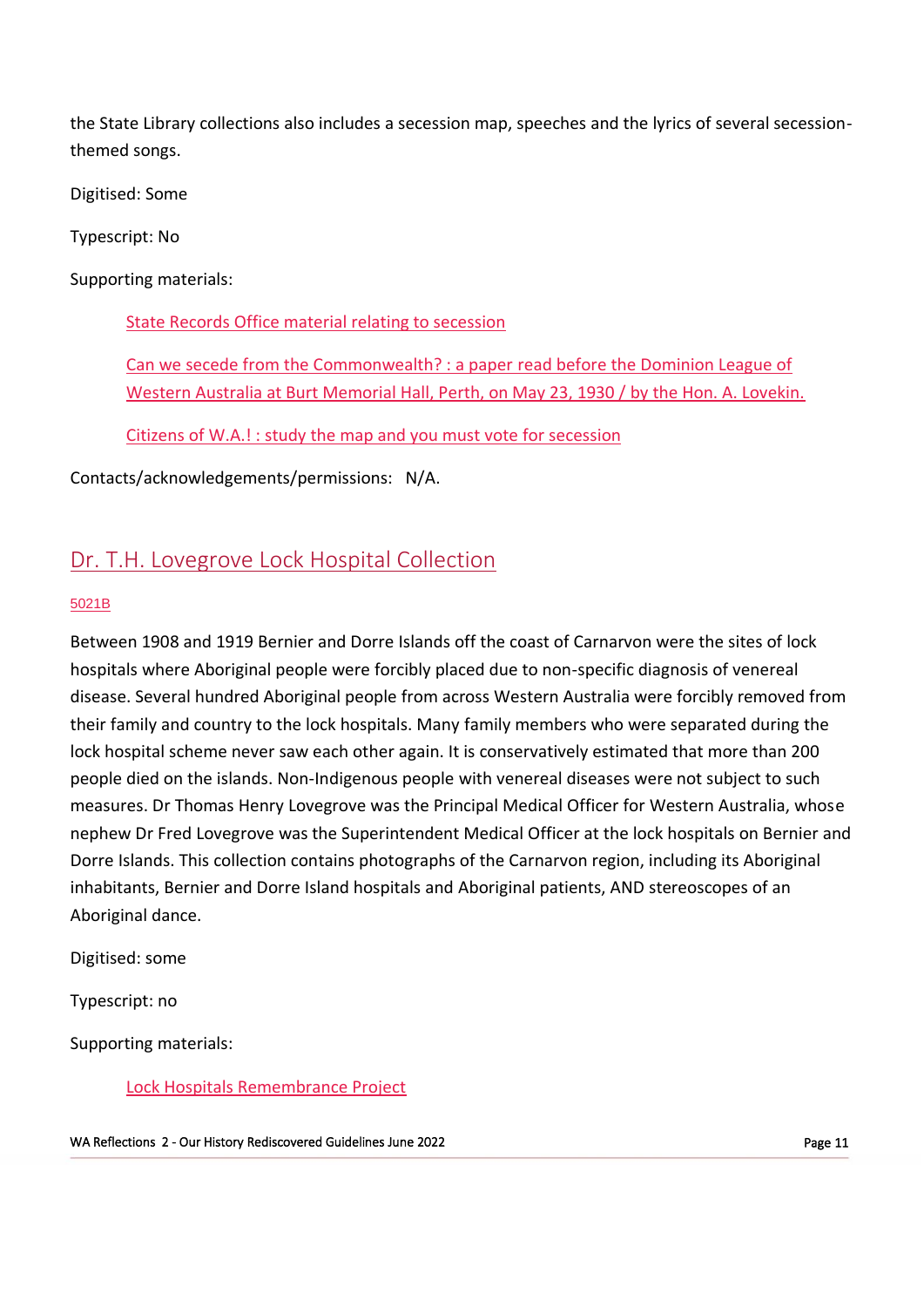### [Hospital, Bernier Island, 1907-1917?](https://encore.slwa.wa.gov.au/iii/encore/record/C__Rb2356685)

#### [Interview with Nora Cooke in 2015](https://encore.slwa.wa.gov.au/iii/encore/record/C__Rb4713027)

Contacts/acknowledgements/permissions: Lock Hospital Remembrance Project working group.

### Fanny Balbuk in the Daisy Bates Papers

#### [MN 1406](https://encore.slwa.wa.gov.au/iii/encore/record/C__Rb1761203)

Fanny Balbuk (1840-1917) was a prominent Whadjuk Noongar woman and Aboriginal activist throughout the early years of the Swan River Colony. Also known as Yooreel, she was born on Heirisson Island (Matagarup) and regularly walked her ancestral trail from her birthplace through what is now the Perth CBD to Lake Kingsford on the Western limits of the Perth townsite. Balbuk never allowed colonial development to stand in her way and would regularly break through or climb over fences and force her way through buildings in order to continue walking her track and gather bush foods including gilgies and vegetables. As reported by Daisy Bates, Balbuk would "stand at the gates of Government House, cursing everyone within, because the stone gates guarded by a sentry enclosed her grandmother's burial ground." Much of what is known and recorded about Fanny Balbuk is due to the writing of Daisy Bates, and as such understanding has been filtered through the lens of a white woman. However, more recent research recasts Balbuk away from this colonial framing.

Digitised: Yes

Typescript: Yes

Supporting materials:

[Group of women and children at Guildford, 1900](http://purl.slwa.wa.gov.au/slwa_b2458820_2) + 3 others

[Fanny Balbuk Yoreel: realising a Perth resistance fighter by Gina Pickering](https://encore.slwa.wa.gov.au/iii/encore/record/C__Rb5125817)

[On the Frontline : Rare Women of the West](https://encore.slwa.wa.gov.au/iii/encore/record/C__Rb6695032)

Contacts/acknowledgements/permissions: South West Aboriginal Land and Sea Council.

City of Perth Female Elders Advisory Group.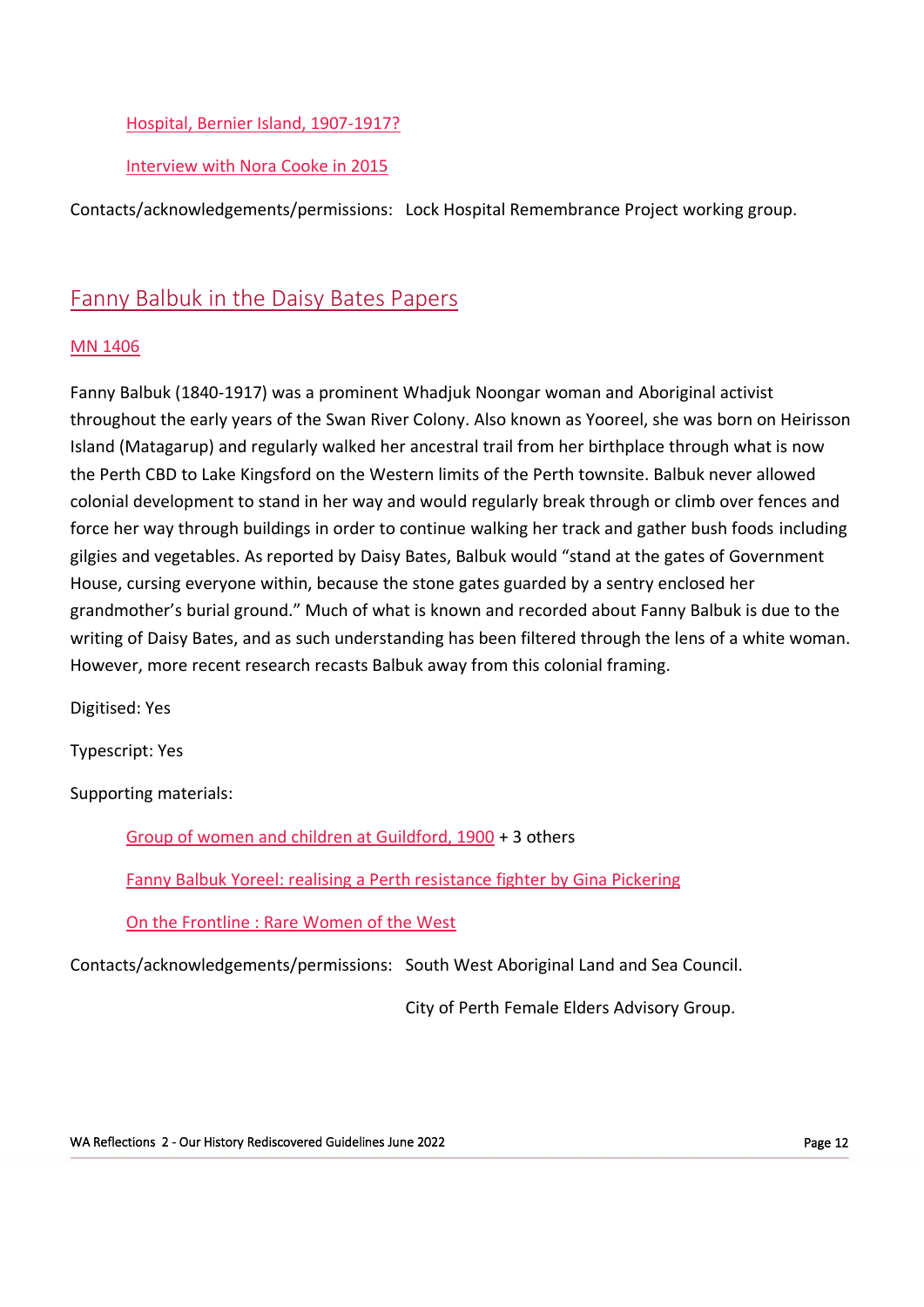# Freycinet Collection

### [ACC 5907A](https://encore.slwa.wa.gov.au/iii/encore/record/C__Rb2112066)

Eighteen items relating to the French exploration and charting of the Western Australian coastline in the early nineteenth century were purchased from Christie's Auction House, London, by the WA State Library Custodians in September 2002, and received by the Battye Library on 6 December 2002. The collection comprises three maps from the voyage of Nicolas Baudin, 1800-1804 (including the first detailed chart of the Swan River created by Heirisson in June 1801), and fifteen drawings from the voyage of Louis de Freycinet on the Uranie, 1817-1820 (including one showing Rose Freycinet seated outside her tent at Shark Bay in 1818). Accompanying the collection are the text and images from the exhibition "Freycinet - our French collection" (held in the State Library of Western Australia, 21 February-31 March 2003), proof sheets of images used in the exhibition, and a set of six greeting cards using images from the collection.

Digitised: Yes

Typescript: No

Supporting materials:

[Manuscript journal of Joseph Gaimard kept during the Freycinet expedition](https://encore.slwa.wa.gov.au/iii/encore/record/C__Rb1467191)

[Extracts from the journal of Madame Rose Saucles De Freycinet](https://encore.slwa.wa.gov.au/iii/encore/record/C__Rb1285663)

[Voyage of discovery to the southern lands by Fran](https://encore.slwa.wa.gov.au/iii/encore/record/C__Rb2511217)çois Peŕon, Louis de Freycinet & Christine [Cornell](https://encore.slwa.wa.gov.au/iii/encore/record/C__Rb2511217)

Contacts/acknowledgements/permissions: N/A.

# Harry Bluck & the WA Musicians Union

### [OH2307](https://encore.slwa.wa.gov.au/iii/encore/record/C__Rb1795518)

Harry Bluck (1915-1991), musician, band leader, and trade unionist, was born on 15 June 1915 in Perth. He began piano lessons at five years of age, and then studied with Joseph Nowotny, developing a preference for jazz rather than classical music. He was a police officer from 1936-1941, served in the Australian Imperial Force from 1942-1946, and in his spare time led a band and entertained the troops. On discharge, he started private teaching, opening Harry Bluck's School of Music in the Bon Marché department store building. He was appointed a music director for the Australian Broadcasting

WA Reflections 2 - Our History Rediscovered Guidelines June 2022 **Page 13** Page 13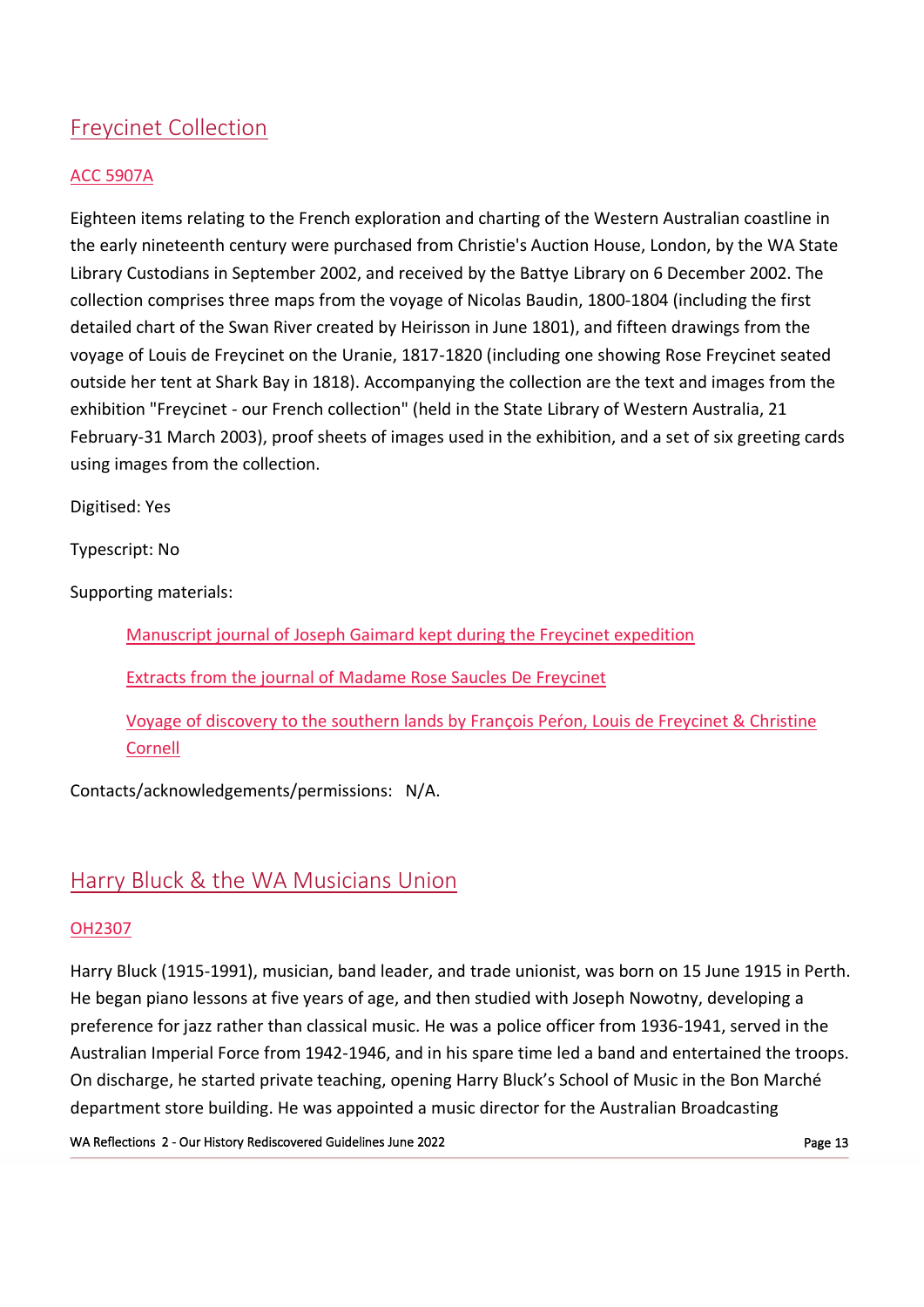Commission (1947-72), arranging and composing under the name Richard Johns. Having joined the Western Australian Musicians' Industrial Union of Workers in 1935, Bluck worked to improve wages and conditions, and was president and secretary until 1982. In this oral history Harry Bluck speaks about his life in music from 1915-1985, including his musical development and education, his time as the head of the WA Musicians Union 1935-1985, other union activity, his work with the Trades and Labor Council, the ALP, the WA Arts Council and Australia Council for the Arts. Harry also speaks about growing up in the multicultural suburb of Northbridge and his formative years in and around Perth's inner suburbs.

Digitised: Yes

Typescript: Yes

### Supporting materials:

[Intermezzo: newsletter of the Musicians Union, Perth Branch](https://encore.slwa.wa.gov.au/iii/encore/record/C__Rb1583097)

[Harry Bluck collection of photographs](https://encore.slwa.wa.gov.au/iii/encore/record/C__Rb4313794)

[Harry Bluck Ephemera collection](https://encore.slwa.wa.gov.au/iii/encore/record/C__Rb2392727)

[Harry Bluck interviewed by Bill Bunbury](https://encore.slwa.wa.gov.au/iii/encore/record/C__Rb1795512)

Contacts/acknowledgements/permissions: Required from Mr Bluck's daughter Sue.

### John Hutchinson Recordings of Birdsong

#### [AC8661A](https://catalogue.slwa.wa.gov.au/record=b3608955)

John Hutchinson (1928-2015) was a field recordist and amateur ornithologist. This collection comprises 303 audio recordings of birdsong recorded Hutchinson between 1962 and 1988 in locations across Western Australia, including the Kimberley, Pilbara and South West regions. John Hutchinson began making recordings of wildlife in 1956 with his own invented audio recording device entitled the 'radiogram'. In 1959 he joined the Department of Agriculture working on noxious weed control, which saw him travel to remote areas of the state. He collected songs, corroborees and languages of Indigenous Australians but shifted the focus of his recordings to wildlife, specifically birdsong in 1960. He retired at the age of 44 in 1972 to focus on his passion for recording birdsong full-time. John would spend up to six months of the year travelling to record birdsong, often spending between three to five weeks in a specific location to become acquainted with the birds in the area. John spent the last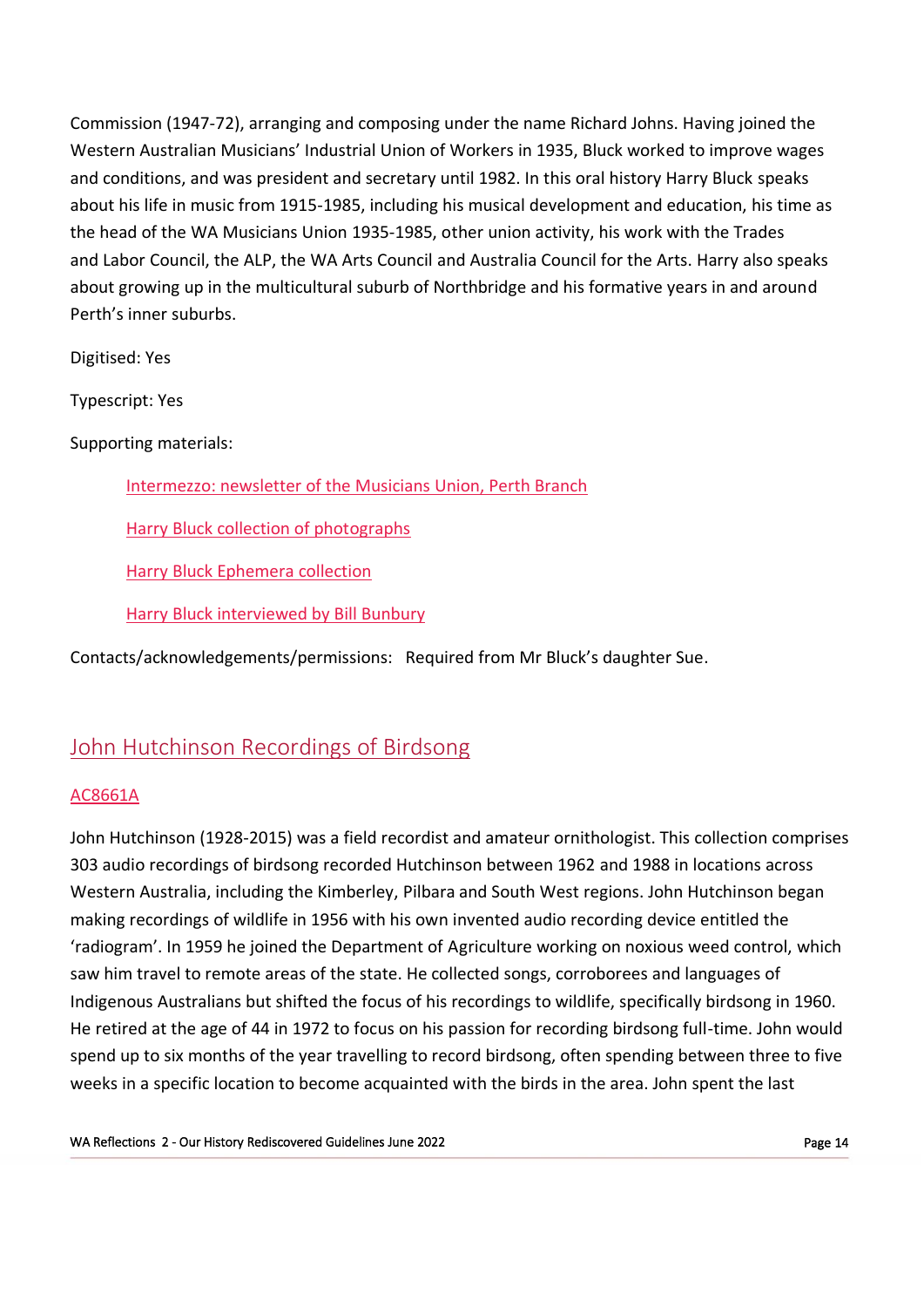portion of his life at his property in Dunsborough, which became a haven for native flora and fauna, including birdlife.

Digitised: Yes

Typescript: N/A

Supporting materials:

[John Hutchinson Papers](https://encore.slwa.wa.gov.au/iii/encore/record/C__Rb2210895)

[John Hutchinson interviewed by Les Simm, 1992](https://encore.slwa.wa.gov.au/iii/encore/record/C__Rb1867163)

[John Hutchinson interviewed by Anne Yardley, 2013](https://encore.slwa.wa.gov.au/iii/encore/record/C__Rb4222632)

[Bird song / by John Hutchinson](https://encore.slwa.wa.gov.au/iii/encore/record/C__Rb3926880)

[Australian bird calls index / Series one. Western Australia](https://encore.slwa.wa.gov.au/iii/encore/record/C__Rb1296560)

Contacts/acknowledgements/permissions: N/A.

# Katharine Susannah Prichard Papers

Katharine Susannah Prichard was an author and political activist who co-founded The Communist Party of Australia in Western Australia in 1921. In addition to publishing numerous novels, short stories and various writing in other genres she also worked to organise unemployed workers and helped to found and was closely associated with a number of left-wing women's activist groups. Her public position as a communist and a female writer saw the Australian Security Intelligence Organisation (ASIO) keep Prichard, the Communist Party and many of its associated women's activism organisations under surveillance during the 1950s and '60s. Prichard's private archives include articles, letters, sketches, speeches and other writing, including correspondence with the Union of Soviet Writers and the Foreign Commission of Soviet Writers. Prichard's correspondence spans the late 1930s through the Spanish Civil War, about which she was particularly outspoken, through the second world war and beyond and encompasses both politics and literature.

Digitised: No

Typescript: No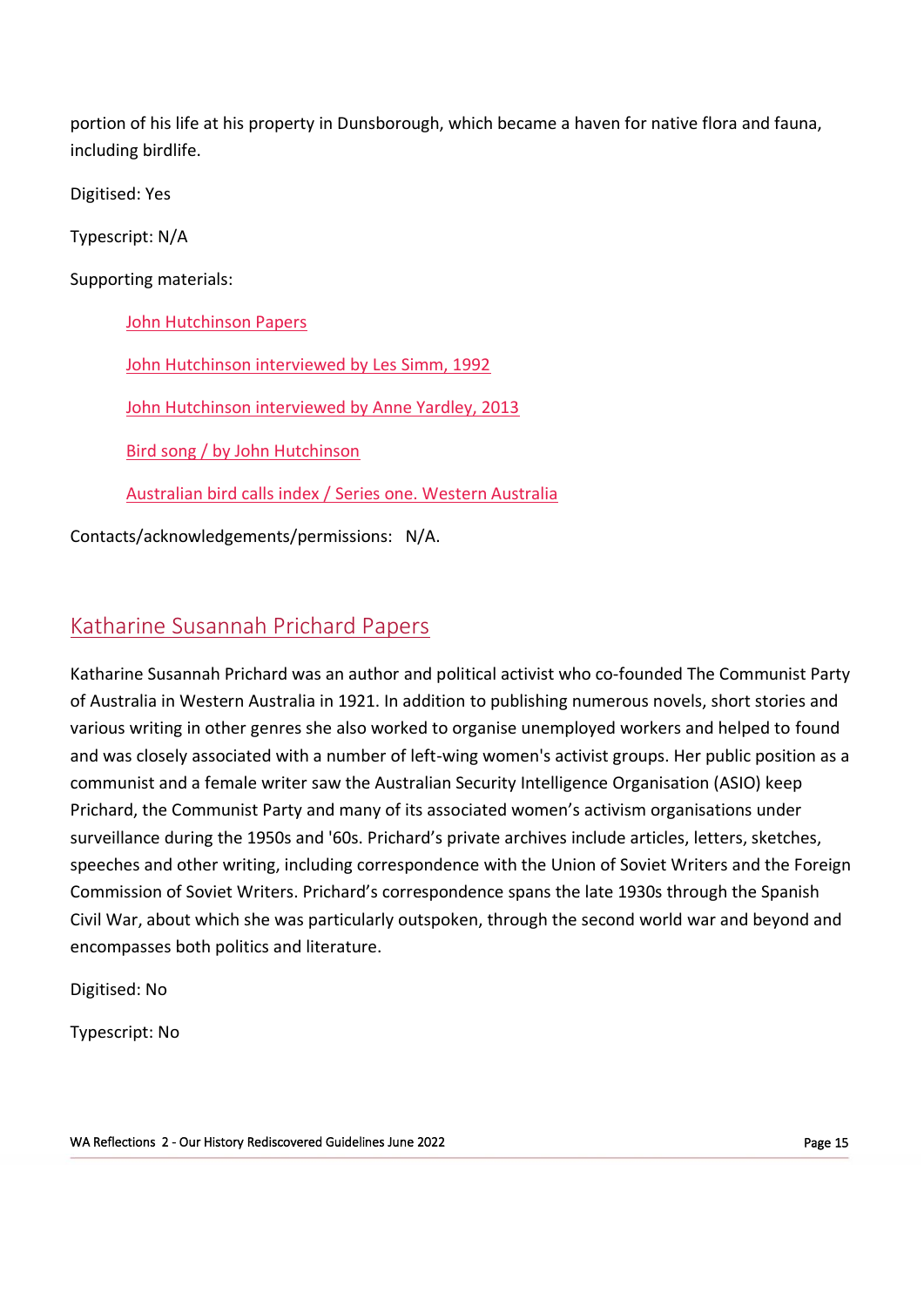### Supporting materials:

[Papers of John and Roma Gilchrist, 1927](https://encore.slwa.wa.gov.au/iii/encore/record/C__Rb1736756)-1984

[Community Party of Australia's Women in History Project](https://encore.slwa.wa.gov.au/iii/encore/search/C__SCPA%20of%20W.A.%20women%27s%20history%20project__Orightresult?lang=eng&suite=def)

[Communist Party of Australia Ephemera Collection](https://encore.slwa.wa.gov.au/iii/encore/record/C__Rb1837599)

[Recording of talk by John Gilchrist on Katharine Susannah Prichard](https://encore.slwa.wa.gov.au/iii/encore/record/C__Rb1811361)

Contacts/acknowledgements/permissions: N/A.

### Lillian Wooster Greaves Pressed Flower Collection

#### [ACC 5522A](https://encore.slwa.wa.gov.au/iii/encore/record/C__Rb2034951)

Lilian Wooster Greaves was a prolific poet and writer, many of her poems being published throughout Australia and New Zealand. She was a member of the Women Writers Club and was honorary representative of the Institute of British Poetry in Western Australia. Lilian was born on 21 December 1869 in Melbourne, where her father was a botanist. She married John William Greaves in Ballarat in 1893. She, her husband John William, and their two children, Mabel and Grace, arrived in Western Australia on the "Orizaba" in 1904. Lilian bore two more children in Western Australia. The family lived in Wongan Hills, Mundaring, Cottesloe, and, from 1916, Leederville. Lilian died in Subiaco on 28 January 1956. Included in this collection is an album of pressed flowers, entitled Westralia's Wonderful Wild Flowers, a scrapbook entitled "Beauties of the bush - West Australia" including collages of wildflowers, writings, family photographs, correspondence, diaries and other ephemera.

Digitised: Some

Typescript: No

Supporting materials:

[Lilian Wooster Greaves collection of World War I postcards](https://encore.slwa.wa.gov.au/iii/encore/record/C__Rb4173062)

[Notes on Lilian Wooster Greaves by Ruth Marchant James](https://encore.slwa.wa.gov.au/iii/encore/record/C__Rb2211516)

[Wongan way & Wild flowers by Lilian Wooster Greaves](https://encore.slwa.wa.gov.au/iii/encore/record/C__Rb1001390)

Other photography and film collections of wildflowers

Contacts/acknowledgements/permissions: N/A.

WA Reflections 2 - Our History Rediscovered Guidelines June 2022 **Page 16** Page 16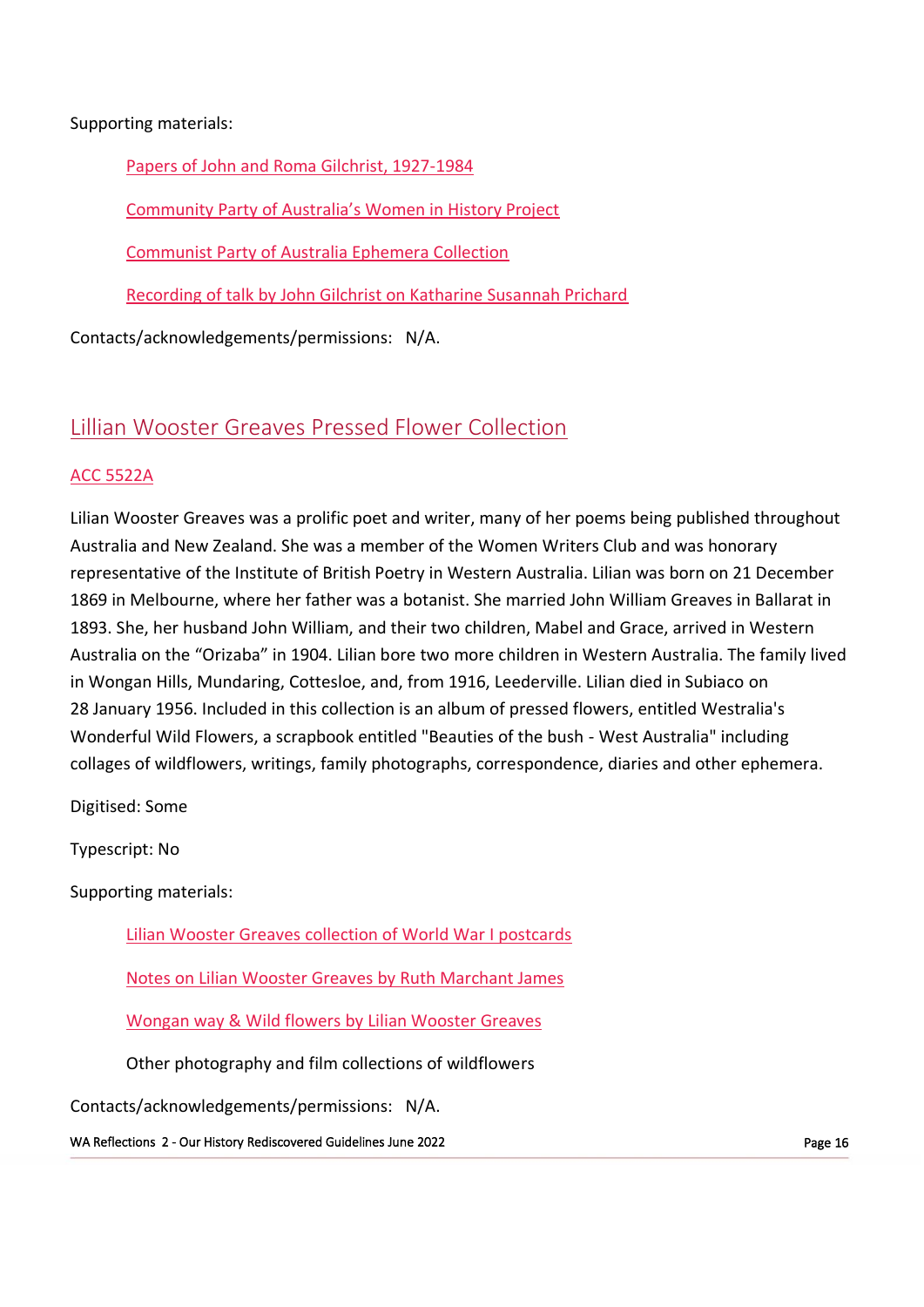# Mary Ann Friend's Journal

### ACC [8578A](https://encore.slwa.wa.gov.au/iii/encore/record/C__Rb3511109)

Mary Ann Friend's autograph manuscript journal of a voyage to Hobart, 14 August 1829 – 12 June 1831. Friend's journal, illustrated with her own sketches, includes three unpublished views of Fremantle, Western Australia, in the first year of its foundation, and two unpublished manuscript maps of the Swan River Settlements, alongside her detailed description of her stay at the Swan River settlements between 30 January and 19 March 1830, capturing them in the very earliest months of their existence (the colony was founded only in early June the previous year, and settlement at Perth began on 12 August). One of the first eye-witness accounts of the settlement on the Swan River, Friend voyaged to Australia on the Wanstead, a merchant vessel taking emigrants to the new Swan River settlements in Western Australia.

Digitised: Yes

Typescript: Yes

Supporting materials:

One thousand years more: [discovering](https://encore.slwa.wa.gov.au/iii/encore/record/C__Rb3702420) the journal of Mary Ann Friend

Contacts/acknowledgements/permissions: N/A.

### Norma MacDonald Stolen Girl Images

### [PWC/152](https://encore.slwa.wa.gov.au/iii/encore/record/C__Rb3067729)

Norma MacDonald is a Yamatji woman, artist and illustrator born in Geraldton. This collection relating to the children's book Stolen Girl by Trina Safioti includes a range of materials, including draft illustrations, paintings and research notes for the book by Norma MacDonald. Includes original paintings mainly mixed medium, watercolour, ink, pencil on watercolour paper and pencil sketches on lithograph and tracing paper and a signed published copy of the Stolen Girl. Norma uses the sketches to transfer images onto watercolour paper by rubbing with a spoon. This collection also includes a published hardcover copy of Corroboree written by Angus Wallam and Suzanne Kelly, featuring paintings by Norma MacDonald.

Digitised: No

WA Reflections 2 - Our History Rediscovered Guidelines June 2022 **Page 17** Australian Manuel 2011 12: Page 17 Typescript: N/A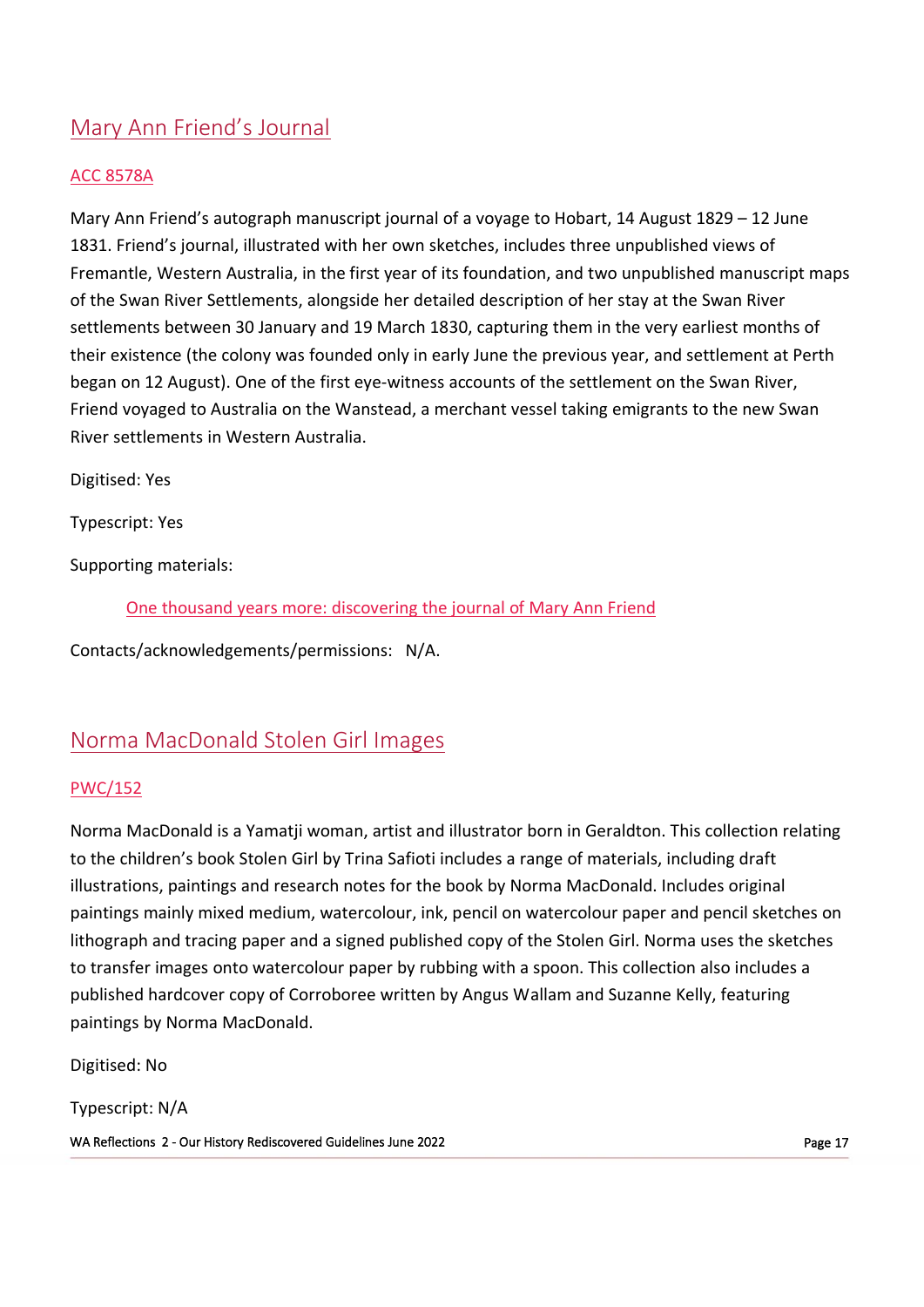Supporting materials: All relevant materials are included in this collection

Contacts/acknowledgements/permissions: Norma MacDonald.

### Norwoodiana

### [ACC 870A](https://encore.slwa.wa.gov.au/iii/encore/record/C__Rb1959847)

The Norwoodiana is a ship's newspaper written by William Irwin and published on the convict ship the Norwood on voyage to Western Australia in 1867. Irwin was the Religious Instructor on board. There are 11 editions in total of which the State Library holds an original of edition number 6, dated 1 June 1867 which places it off the coast of Brazil. William Irwin made several voyages to WA as a religious instructor on convict ships - Palmerston 1861, Clara 1864, Racehorse 1865, Belgravia 1866 and Norwood 1867. This particular edition of Norwoodiana contains an entry on self-respect, a letter to the editor, continuations of "Adventures in India by an old soldier," and "Western Australia, its history and resources," an announcement of the birth of a son to Francis Lindsay, a weekly record of the voyage, daily distances for the week, some notices regarding bible classes, and several conundrums (or riddles). As well there is a sketch of a boat travelling on the Swan River.

Digitised: Yes

Typescript: No

Supporting materials:

[Norwoodiana, or, Sayings and doings on route to Western Australia by William Irwin](https://encore.slwa.wa.gov.au/iii/encore/record/C__Rb1715398)

[A convict's story by Joseph Ineichen](https://encore.slwa.wa.gov.au/iii/encore/record/C__Rb1867007)

Contacts/acknowledgements/permissions: N/A.

# Peet & Co. Cadastral Map Collection

### [ACC 9663A](https://encore.slwa.wa.gov.au/iii/encore/search/C__SACC%209663A__Orightresult__U?lang=eng&suite=def)

Peet & Co. were established in 1895, and were responsible for pioneering new land development, marketing and financing models that saw the expansion of the Perth suburbs over the course of the 20<sup>th</sup> century. This extensive collection of maps, as well as others from the State Library collections

WA Reflections 2 - Our History Rediscovered Guidelines June 2022 **Page 18** Page 18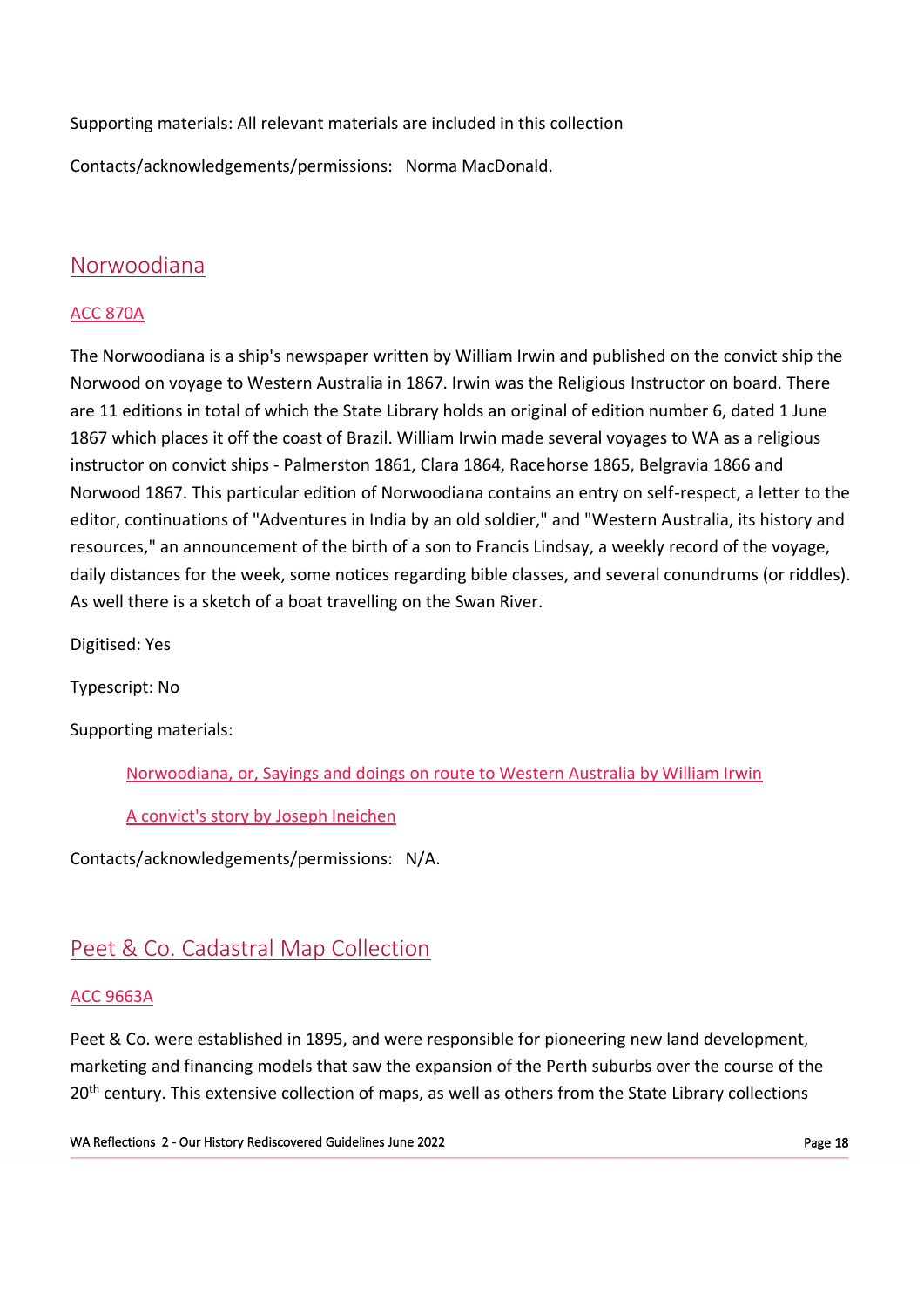provide a visual evolution of Perth as a suburban city, revealing trends and patterns in the development of residential areas across the city. Of particular interest amongst the collection are 24 cadastral real estate maps of Perth suburban estates from 1900 to 1940 believed to have belonged to Peet & Co. These maps are mounted on both sides of 12 thick boards, and are clearly working documents, with each map mounted over other earlier maps and carrying many annotations and shadings, and with newspaper articles and photographs attached.

Digitised: Some

Typescript: No

Supporting materials:

[Lindsay J. Peet papers](https://slwa.wa.gov.au/pdf/mn/mn2001_2500/mn2452.pdf)

[Western Australia Bonnes 80 chain cadastral series](https://encore.slwa.wa.gov.au/iii/encore/record/C__Rb2085388)

[Western Australia Bonnes 300 chain cadastral series](https://encore.slwa.wa.gov.au/iii/encore/record/C__Rb2085525)

Contacts/acknowledgements/permissions: N/A.

### Peter Williams Collection of Picture Book Illustrations

### [PWC Children's Literature](https://encore.slwa.wa.gov.au/iii/encore/record/C__Rb2405367)

The Peter Williams Collection is the State Library's collection of exemplary artwork from Australian picture books. With illustrations dating from 1920 to the present day, the picture book illustration collection showcases the artistry and diversity of Australia's illustrated picture books. The collection is mainly contemporary (1970 onwards) and includes thousands of illustrations, sketches, storyboards, and colour studies from renowned Australian artists, including Alison Lester, Kerry Argent, Ambelin Kwaymullina, Wendy Binks, Leigh Hobbs, Bob Graham, Shaun Tan and more. Named in appreciation of Dr Peter Williams, the collection began with a donation of 107 artworks from the eponymous children's literature enthusiast and expert. Since Williams' initial contribution in 2006, the State Library has continued to add to the collection, recognising the importance of picture books in fostering a love of literacy and lifelong learning. Artworks from the illustration collection are regularly exhibited in the Story Place Gallery and incorporated into learning and engagement programs.

Digitised: Some

Typescript: N/A

WA Reflections 2 - Our History Rediscovered Guidelines June 2022 **Page 19** Page 19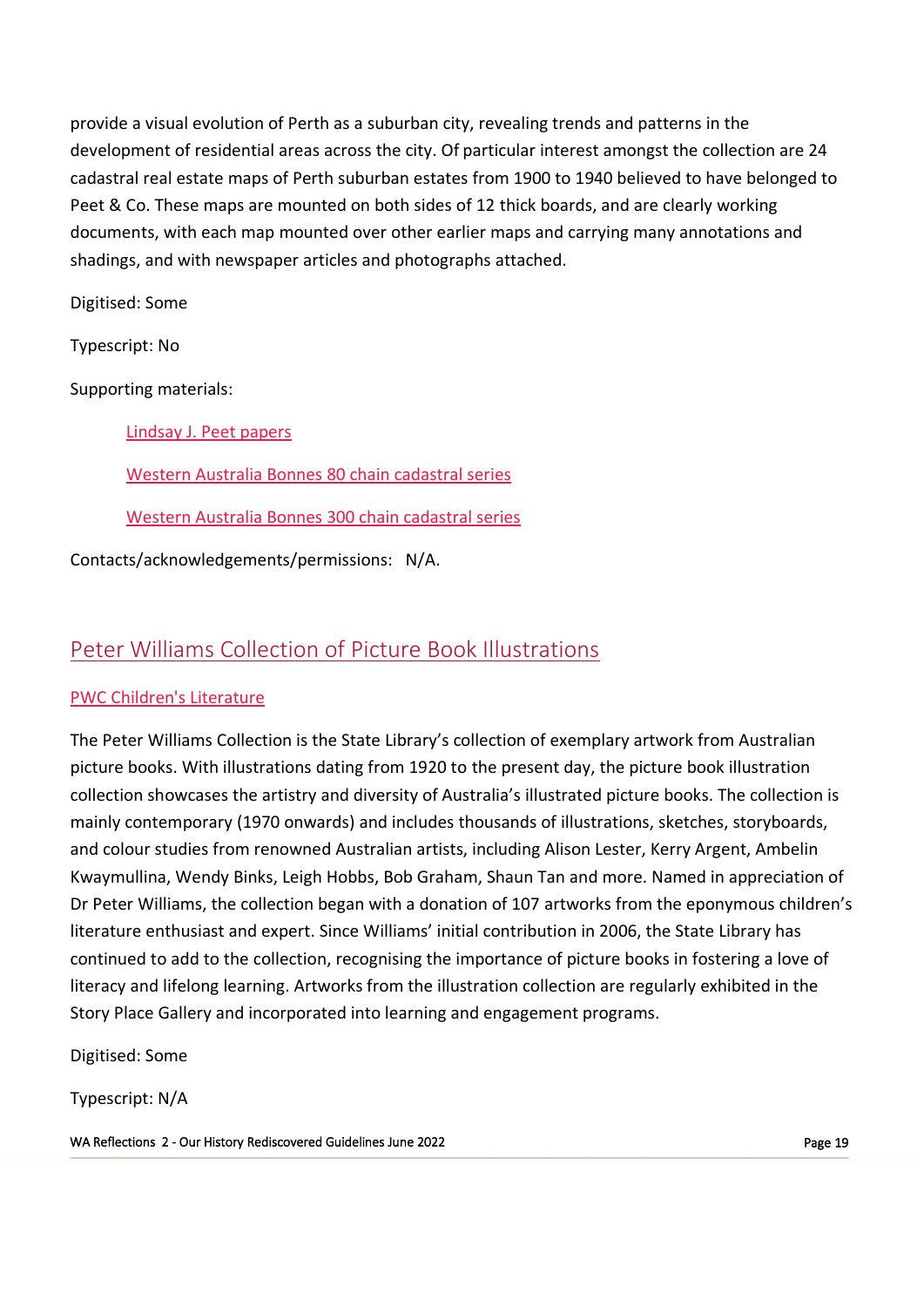Supporting materials: numerous depending on specific focus

Permissions: multiple authors and illustrators dependant on specific focus.

# Poems, 1868 by J.B. O'Reilly

### ACC [3708A](https://encore.slwa.wa.gov.au/iii/encore/record/C__Rb1746022)

John Boyle O'Reilly was an Irish poet transported to Western Australia in 1868 on a charge of intended mutiny against the British government. His imprisonment in Western Australia was cheered by the friendship of two Roman Catholic priests, Father Lynch in Fremantle and Father Patrick McCabe in Bunbury. Volume of 15 poems dedicated to the Reverend Patrick McCabe. The volume is bound in vellum with a brass clip and covered with writing in shorthand.

Digitised: Yes

Typescript: No (legible)

Supporting materials:

[John Boyle O'Reilly papers, 1992](https://encore.slwa.wa.gov.au/iii/encore/record/C__Rb1752812) – Ruth McGrath

[Moondyne Joe: a story from the underworld](https://encore.slwa.wa.gov.au/iii/encore/record/C__Rb1236198)

Contacts/acknowledgements/permissions: N/A.

## Russian Spies in Albany

### [State Records Office Item 1885/1088](https://archive.sro.wa.gov.au/index.php/his-excellency-the-administrator-russian-ships-of-war-code-telegram-from-admiral-tryon-regarding-1885-1088)

In March 1885, the Colonial Secretary of WA received a coded, top-secret telegram warning of impending war with Russia. The thought of war was triggered by Russia's incursions into eastern Afghanistan, bordering with what was then India under control of the British Raj. Albany was seen as a point of possible conflict and the Albany Resident Magistrate was instructed to report immediately any Russian Ships of War in or near its waters. As was reported by the Inspecting Field Officer at Perth to the Colonial Secretary, Albany was considered "the point most liable to attack and of the greatest strategical value to the Empire generally". Albany was also perceived as a location that was completely undefended. The State Records Office holds a number of government files relating to what was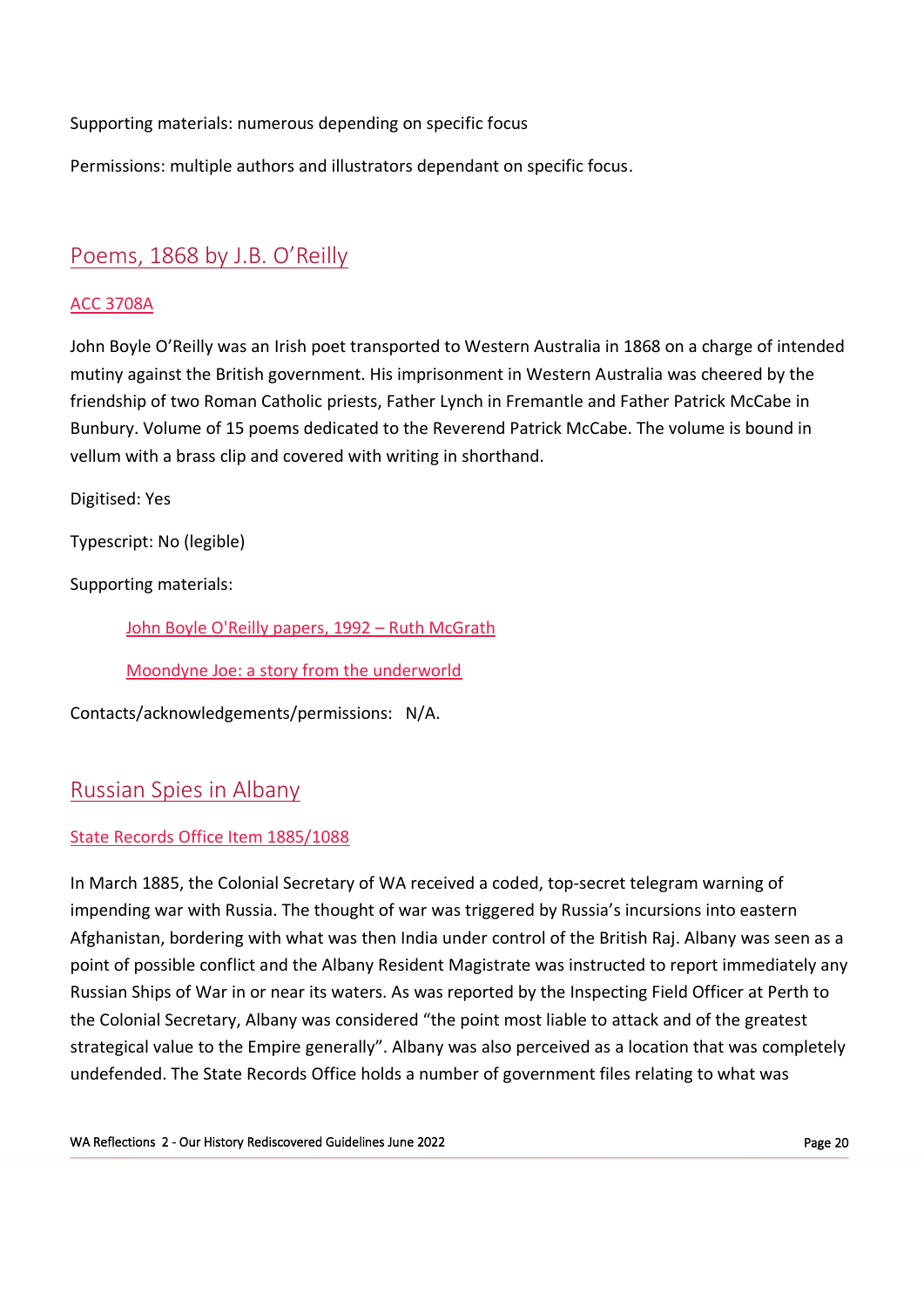perceived as a looming war between Russia and British Empire in early 1885, including coded telegrams from the Chief Secretary's Department, and documents compiled by the Colonial Secretary's Office.

Digitised: Some

Typescript: No

Supporting materials: All relevant materials are included in this collection

Contacts/acknowledgements/permissions: State Records Office.

## Sam Lovell Collection of Slides

#### [BA2947](https://encore.slwa.wa.gov.au/iii/encore/record/C__Rb5576787)

Sam Lovell (1933- ) was born in Calwynyadah and sent to Moola Bulla station near Halls Creek when he was three years old. He became a boundary rider and stockman and worked on cattle stations along the Gibb River Road. Sam began documenting the cattle industry, mustering camps, the landscape, and the people he met. His knowledge of the country enabled him to establish Kimberley Safari Tours with his wife Rosita in the 1980s. In 2003 Sam was awarded an OAM for his services in developing Indigenous tourism. The State Library holds a range of material related to Sam Lovell including the slide collection which encompasses 663 colour slides taken across Western Australia throughout the 1960s, 70s and 80s. In addition are a private archive including documentation of numerous awards and career documentation, as well as twenty-three reels of personal films made by Sam, and other films made about Sam's country music career.

Digitised: Yes

Typescript: No

Supporting materials:

[Sam Lovell papers](https://encore.slwa.wa.gov.au/iii/encore/record/C__Rb6620146)

[Sam Lovell, Aboriginal tour guide, in the Kimberley](http://purl.slwa.wa.gov.au/slwa_b2464143_1)

[Sam Lovell personal film. Reel 1](https://encore.slwa.wa.gov.au/iii/encore/record/C__Rb6620112) + 22 more

Contacts/acknowledgements/permissions: Sam Lovell + others.

WA Reflections 2 - Our History Rediscovered Guidelines June 2022 **Page 21** Page 21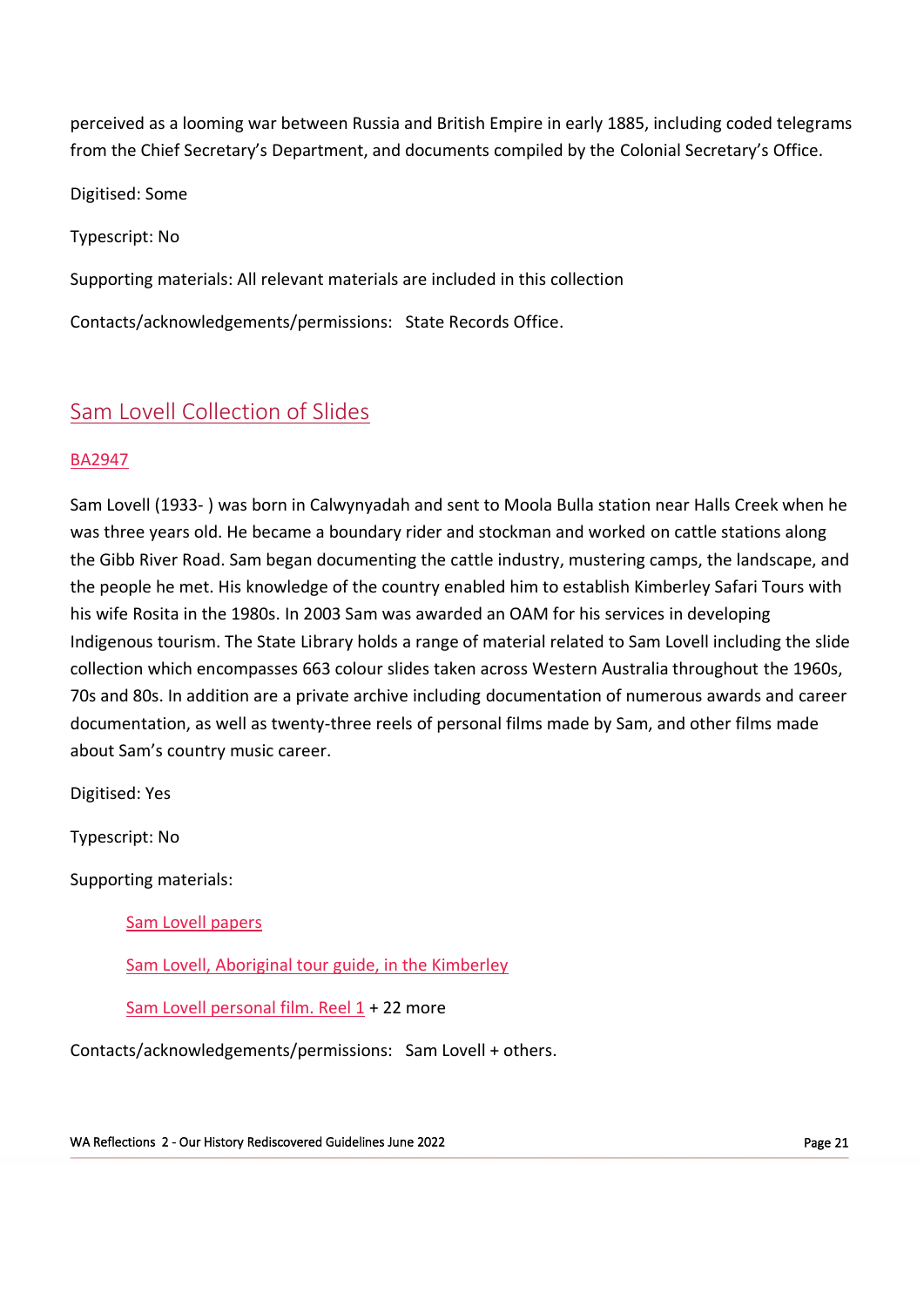# Stevenson, Kinder & Scott's Swan Brewery Collection

### [BA1119/P6870](https://encore.slwa.wa.gov.au/iii/encore/record/C__Rb1855790)

Corporate photography firm Stevenson Kinder & Scott are synonymous with West Australian retail and hospitality, having documented hundreds of West Australian businesses and products from 1910 onwards. From 1977-1979 the firm took hundreds of images of the redevelopment of the Swan Brewery from its original site on Mounts Bay Road to its new premises in Canning Vale, as well as capturing the company's promotions in public spaces and at events throughout the 1970s and 1980s. Included in this collection are a very large number of photographs, a range of documentation including financial and internal organisational documents,

Digitised: Yes

Typescript: N/A

Supporting materials:

The Swan Brewery collection of [photographs](https://www.slwa.wa.gov.au/pdf/pictorial/BA342.pdf)

Swan Brewery [Company](https://encore.slwa.wa.gov.au/iii/encore/record/C__Rb1731967) records

Swan Brewery [Company](https://encore.slwa.wa.gov.au/iii/encore/record/C__Rb2122045) beer labels

Contacts/acknowledgements/permissions: N/A for Stevenson, Kinder & Scott collection. Swan Brewery Company for other materials.

### WA Government Film Collection

#### [Various](https://encore.slwa.wa.gov.au/iii/encore/search/C__SWA%20Government%20film%20collection__Orightresult__U?lang=eng&suite=def)

Across almost half a century the WA Government Film Unit was responsible for delivering educational and informational and instructional films for various state government departments. These included films with a range of purposes and topics such as providing information about specific construction or mining initiatives, overviews of various retail or consumer industries, broader tourism information about Western Australian locations, and educational or health initiatives focussed around specific lifestyle choices. Across more than 300 films a range of themes emerge in terms of the way the state is depicted culturally and the values and priorities that are projected as being central to Western Australian society. Particular visual and scripting motifs are utilised consistently to render specific

WA Reflections 2 - Our History Rediscovered Guidelines June 2022 Page 22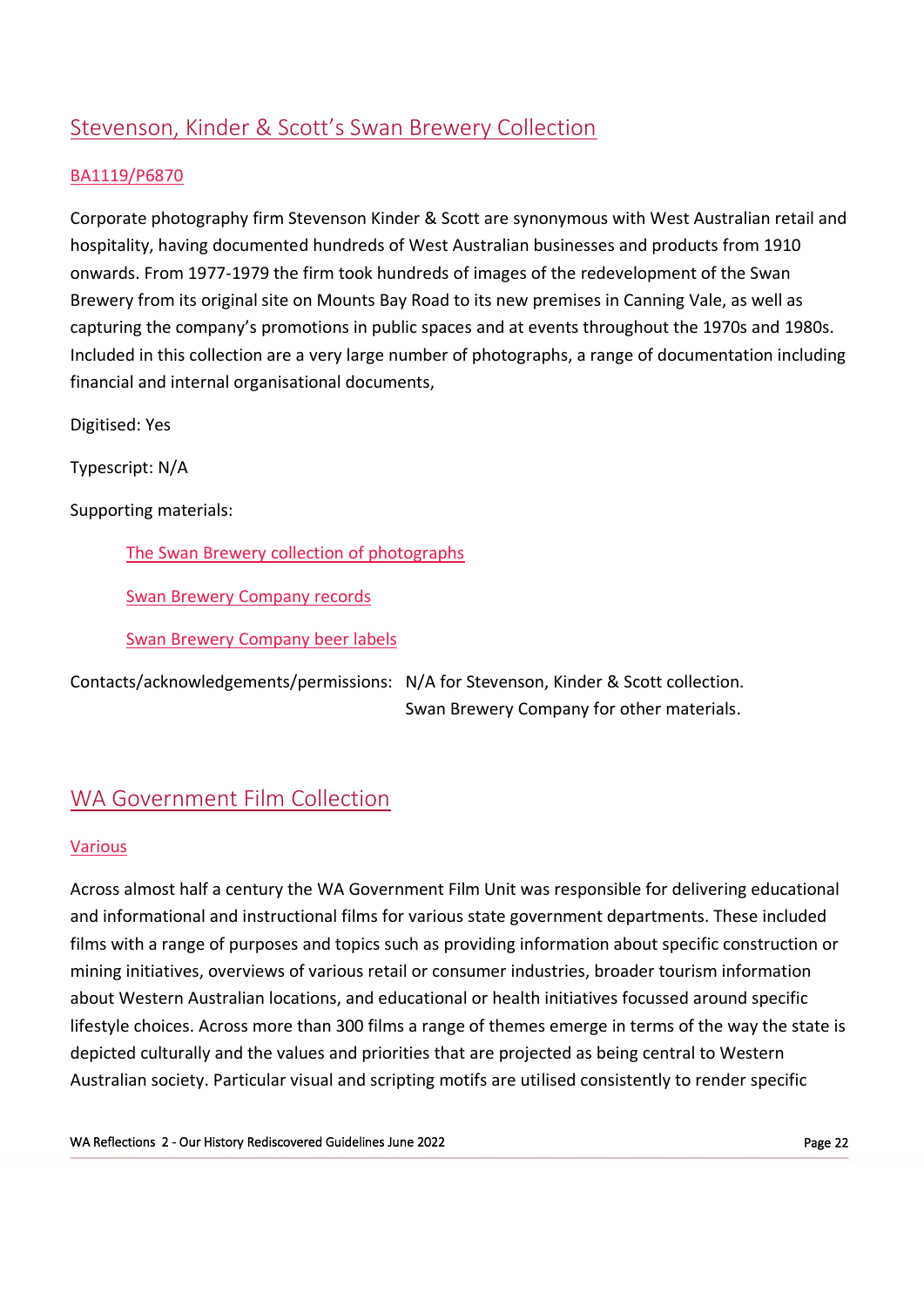filmmaking and storytelling structures, but they also speak to the ways in which Western Australia was projected by its government both to its own population and also to the world.

Digitised: some

Typescript: N/A

Supporting materials: none

Contacts/acknowledgements/permissions: various – State government departments & filmmakers.

## William Earnest Bold Papers

### [MN 15](https://slwa.wa.gov.au/pdf/mn/mn1_500/mn0015.pdf)

William Ernest Bold 1873–1953, was appointed Town Clerk of the City of Perth in 1901. He was recognised as the father of town planning in this State, and was largely responsible for Riverside Drive, eighty-seven parks and gardens, including Bold Park, which was named after him. He retired in 1946, by which time he had served under seventeen mayors. He was awarded the C.B.E. in 1948 and died in 1953. Bold's private archives include papers and reports on town planning and municipal development relative to Perth for the period 1913-1943, personal papers including certificates and diplomas, illuminated addresses, letters and telegrams of congratulations on his receipt of the C.B.E. in 1948, invitations and menus, a draft of his memoir "Civic reminiscences, 1896-1943", scrapbooks and photographs.

Digitised: some

Typescript: no

Supporting materials:

[William Ernest Bold collection of photographs](https://encore.slwa.wa.gov.au/iii/encore/record/C__Rb2166577)

[Civic reminiscences, 1896-1943 by William Ernest Bold](https://encore.slwa.wa.gov.au/iii/encore/record/C__Rb1345610)

Perth - [the first hundred years: the story of the municipal development of our city](https://encore.slwa.wa.gov.au/iii/encore/record/C__Rb1121247)

Contacts/acknowledgements/permissions: N/A.